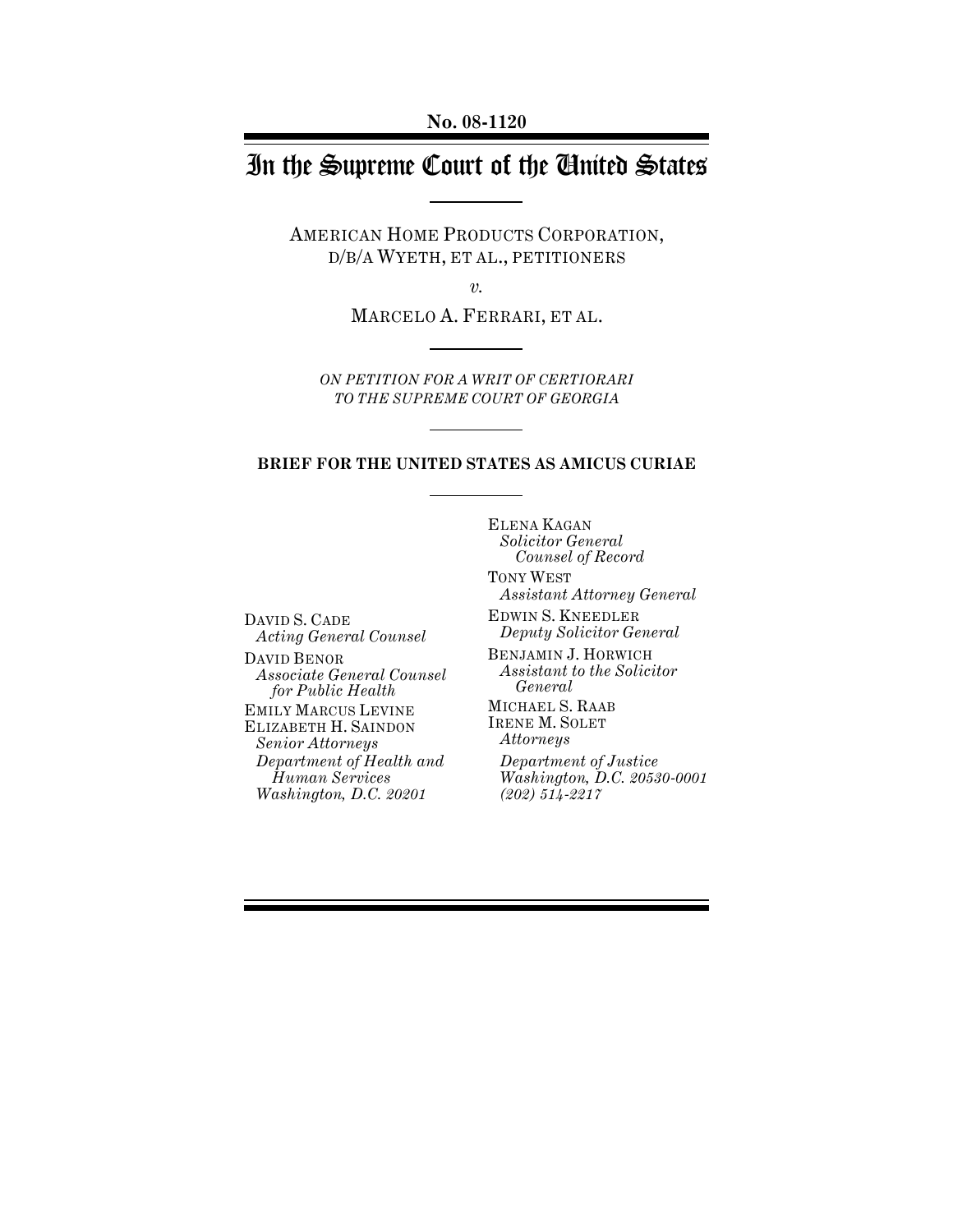#### **QUESTION PRESENTED**

The National Childhood Vaccine Injury Act of 1986 provides that "[n]o vaccine manufacturer shall be liable in a civil action" for any injury that "resulted from side effects that were unavoidable even though the vaccine was properly prepared and was accompanied by proper directions and warnings." 42 U.S.C. 300aa-22(b)(1). The question presented is whether that provision preempts state law claims against a vaccine manufacturer based on alleged defects in the design of a vaccine subject to the Act.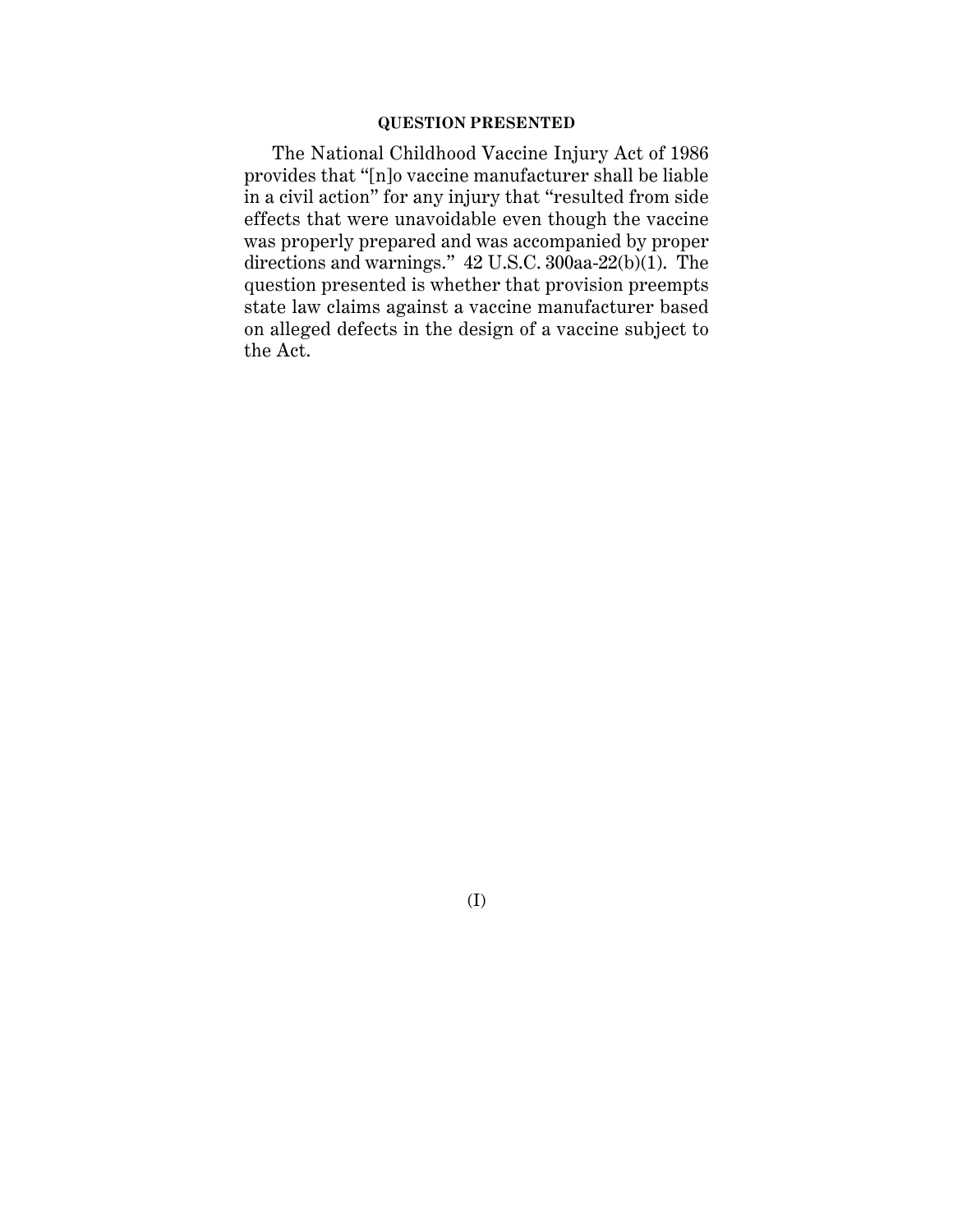## **TABLE OF CONTENTS**

|                                                                                                     | Page |
|-----------------------------------------------------------------------------------------------------|------|
|                                                                                                     |      |
|                                                                                                     |      |
|                                                                                                     |      |
| The Georgia Supreme Court misinterpreted<br>$\mathbf{L}$                                            |      |
| the Vaccine Act's preemptive reach $\dots\dots\dots\dots$ .                                         |      |
| II. The split between the Georgia Supreme Court                                                     |      |
| and the Third Circuit merits this Court's                                                           |      |
|                                                                                                     |      |
| III. <i>Bruesewitz</i> is the appropriate vehicle for                                               |      |
|                                                                                                     |      |
| Conclusion $\ldots \ldots \ldots \ldots \ldots \ldots \ldots \ldots \ldots \ldots \ldots \ldots$ 23 |      |

## **TABLE OF AUTHORITIES**

## Cases:

| $ASARCO$ Inc. v. Kadish, 490 U.S. 605 (1989) $\ldots \ldots \ldots$ 23    |
|---------------------------------------------------------------------------|
| Bruesewitz v. Secretary of HHS, No. 09-266V, 2002                         |
| WL 31965744 (Fed. Cl. Dec. 20, 2002)  16                                  |
| Bruesewitz v. Wyeth Inc., 561 F.3d 233 (3d Cir.),                         |
| petition for cert. pending, No. 09-152 (filed                             |
|                                                                           |
| Cedillo v. Secretary of HHS, No. 98-916V,                                 |
| 2009 WL 331968 (Fed. Cl. Feb. 12, 2009), aff'd,                           |
| 89 Fed. Cl. 158 (2009), appeal pending,                                   |
| No. 2010-5004 (Fed. Cir. filed Oct. 7, 2009) $\ldots \ldots \ldots 5$     |
| City of Erie v. Pap's A.M., 529 U.S. 277 (2000) $\ldots \ldots \ldots$ 22 |
| City News & Novelty, Inc. v. City of Waukesha,                            |
|                                                                           |
| <i>Deakins v. Monaghan, 484 U.S. 193 (1988)  22</i>                       |
| <i>District of Columbia v. Heller, 128 S. Ct. 2783 (2008)  11</i>         |

## (III)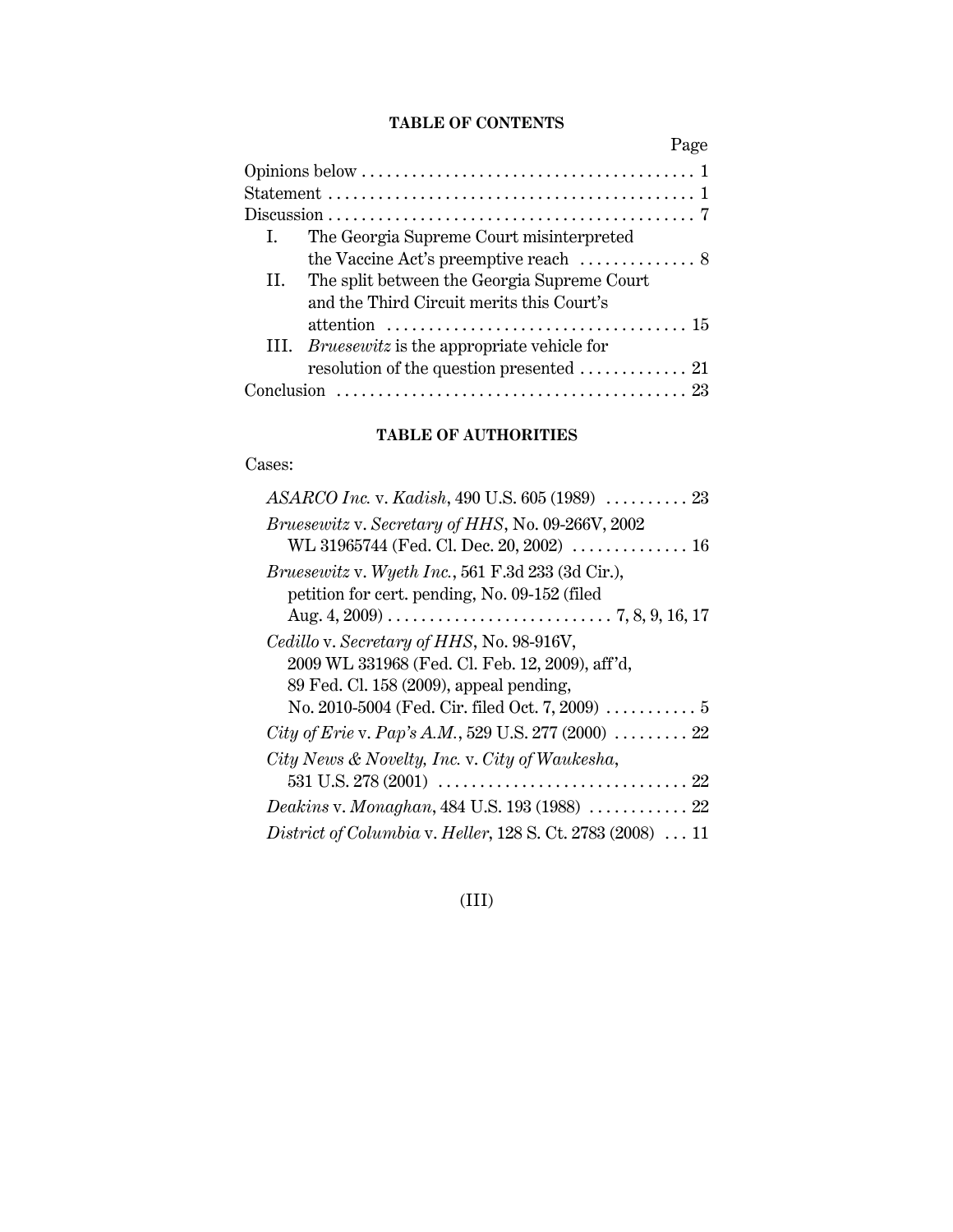| Cases-Continued:                                                                                                                          | Page |
|-------------------------------------------------------------------------------------------------------------------------------------------|------|
|                                                                                                                                           |      |
| Garcia v. United States, 469 U.S. 70 (1984)  12                                                                                           |      |
| Hazlehurst v. Secretary of HHS, No. 03-654V,<br>2009 WL 332306 (Fed. Cl. Feb. 12, 2009), aff'd,<br>88 Fed.Cl. 473 (2009), appeal pending, |      |
| No. 2009-5128 (Fed. Cir. filed Sept. 21, 2009) $\ldots \ldots \ldots 5$                                                                   |      |
|                                                                                                                                           |      |
| Riegel v. Medtronic, Inc., 128 S. Ct. 999 (2008)  15                                                                                      |      |
| Schafer v. American Cyanamid Co., 20 F.3d 1                                                                                               |      |
|                                                                                                                                           |      |
| Shalala v. Whitecotton, 514 U.S. 268 (1995)  2, 13                                                                                        |      |
| Snyder v. Secretary of HHS, No. 01-162V,<br>2009 WL 332044 (Fed. Cl. Feb. 12, 2009), aff'd,                                               |      |
| Wyeth v. Levine, 129 S. Ct. 1187 (2009)  8, 13                                                                                            |      |
| Statutes and regulations:                                                                                                                 |      |
| Act of Aug. 10, 1993, Pub. L. No. 103-66, § 13632(a)(3),                                                                                  |      |
| National Childhood Vaccine Injury Act of 1986,                                                                                            |      |
| Pub. L. No. 99-660, Tit. III, 100 Stat. 3755                                                                                              |      |
| $(42 \text{ U.S.C. } 300 \text{aa-1} \text{ et seq.}) \dots \dots \dots \dots \dots \dots \dots \dots \dots 2$                            |      |
|                                                                                                                                           |      |
|                                                                                                                                           |      |
|                                                                                                                                           |      |
|                                                                                                                                           |      |
|                                                                                                                                           |      |
|                                                                                                                                           |      |
|                                                                                                                                           |      |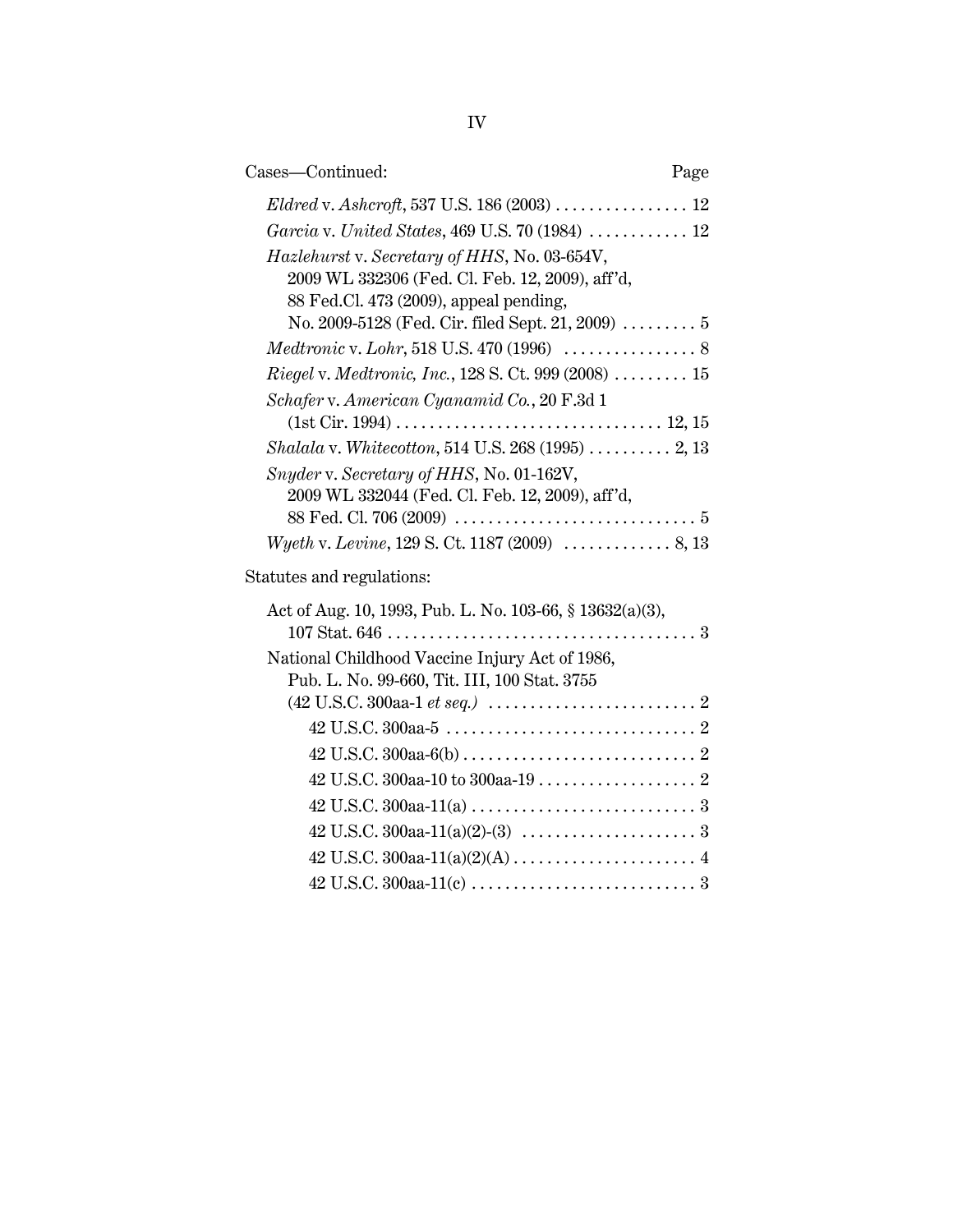| Statutes and regulations—Continued:                  | Page |
|------------------------------------------------------|------|
|                                                      |      |
|                                                      |      |
|                                                      |      |
|                                                      |      |
|                                                      |      |
|                                                      |      |
|                                                      |      |
|                                                      |      |
|                                                      |      |
|                                                      |      |
|                                                      |      |
|                                                      |      |
|                                                      |      |
|                                                      |      |
|                                                      |      |
|                                                      |      |
|                                                      |      |
|                                                      |      |
|                                                      |      |
|                                                      |      |
|                                                      |      |
|                                                      |      |
| Public Readiness and Emergency Preparedness Act,     |      |
| Pub. L. No. 109-146, Div. C, § 2, 119 Stat. 2818  21 |      |
|                                                      |      |
|                                                      |      |
|                                                      |      |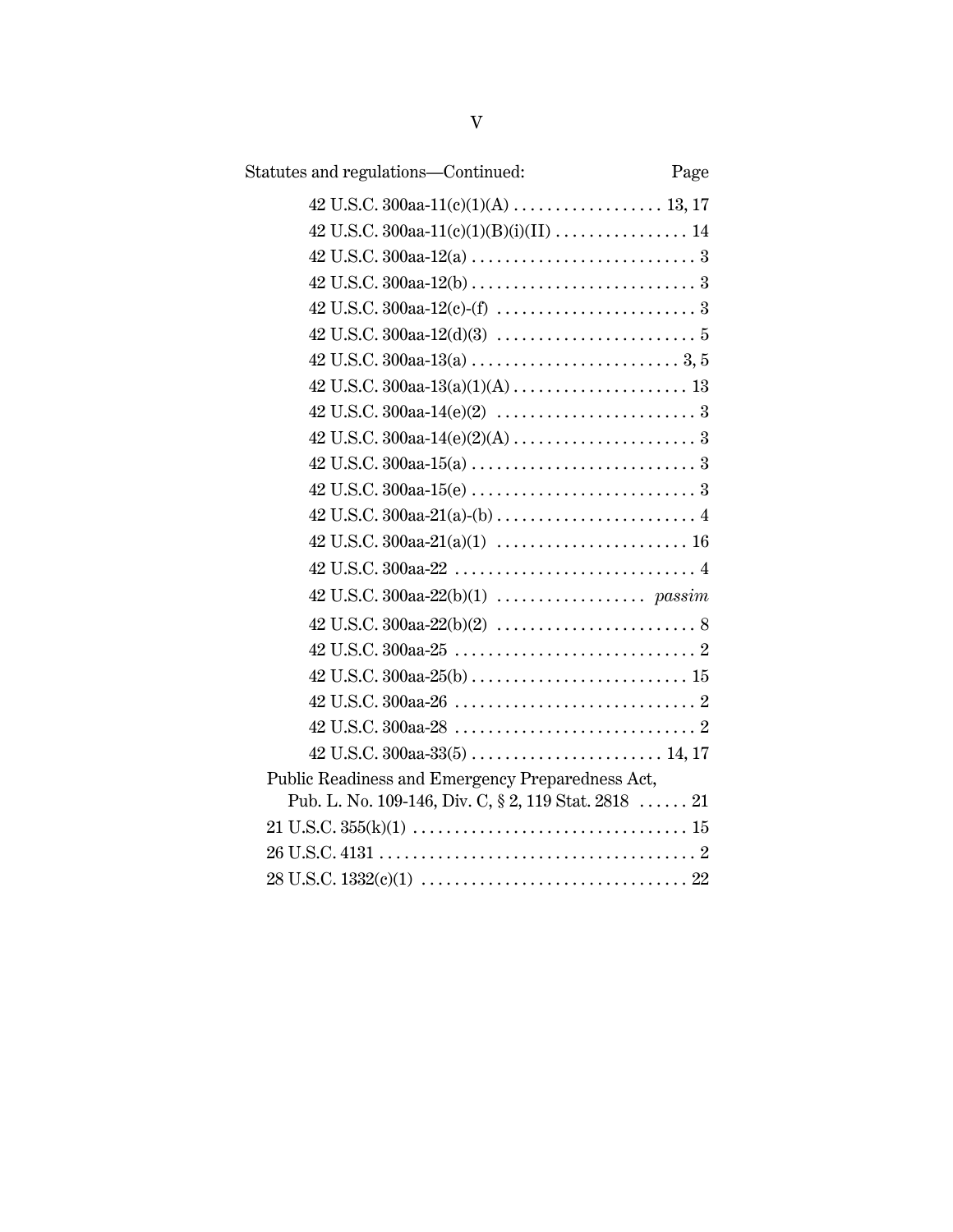| Statutes and regulations-Continued:                                                                                                                                               | Page |
|-----------------------------------------------------------------------------------------------------------------------------------------------------------------------------------|------|
|                                                                                                                                                                                   |      |
|                                                                                                                                                                                   |      |
| 21 C.F.R.:                                                                                                                                                                        |      |
|                                                                                                                                                                                   |      |
|                                                                                                                                                                                   |      |
|                                                                                                                                                                                   |      |
| Miscellaneous:                                                                                                                                                                    |      |
|                                                                                                                                                                                   |      |
| Centers for Disease Control & Prevention, Dep't of<br>Health & Human Servs., How Vaccines Prevent<br>Disease (last modified Aug. 7, 2009) <http: td="" www.<=""><td></td></http:> |      |
|                                                                                                                                                                                   |      |
| Manon M.J. Cox, Cell-Based Protein Vaccines for                                                                                                                                   |      |
| Influenza, 7 Current Opinion in Molecular                                                                                                                                         |      |
| Food & Drug Admin., Dep't of Health & Human                                                                                                                                       |      |
| Servs., Thimerosal in Vaccines (last modified                                                                                                                                     |      |
| Nov. $6, 2009$ <http: <="" td="" www.fda.gov=""><td></td></http:>                                                                                                                 |      |
| BiologicsBloodVaccines/SafetyAvailability/                                                                                                                                        |      |
|                                                                                                                                                                                   |      |
| Roger I. Glass & Umesh D. Parashar, The Promise of                                                                                                                                |      |
| New Rotavirus Vaccines, 354 New Eng. J. Med.                                                                                                                                      |      |
| H.R. Rep. No. 908, 99th Cong., 2d Sess. $(1986)$ <i>passim</i>                                                                                                                    |      |
| H.R. Rep. No. 391, 100th Cong., 1st Sess. (1987)  11, 12                                                                                                                          |      |
|                                                                                                                                                                                   |      |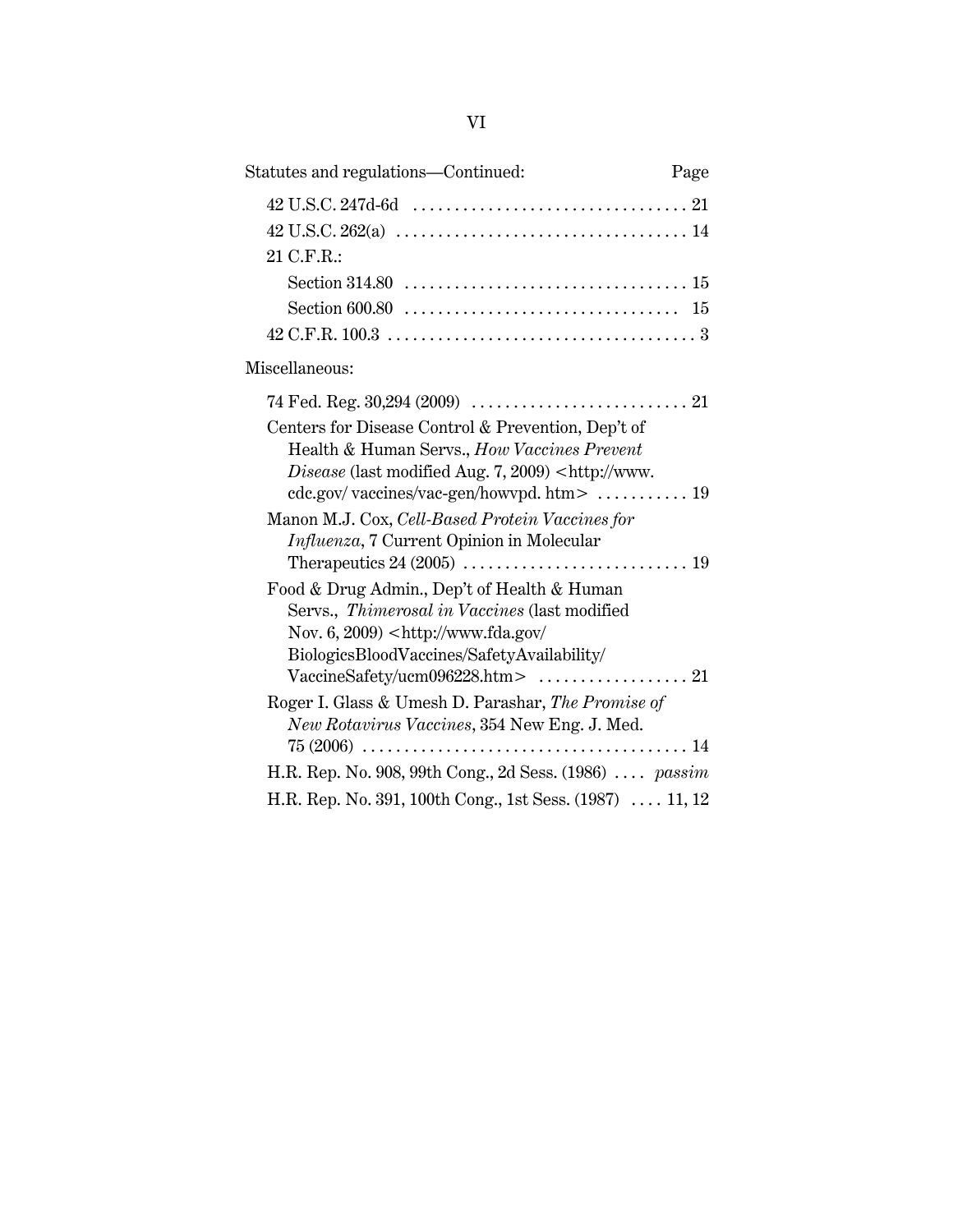| Miscellaneous-Continued:                                                                                                                                                                                                                                                                                                 | Page |
|--------------------------------------------------------------------------------------------------------------------------------------------------------------------------------------------------------------------------------------------------------------------------------------------------------------------------|------|
| Health Res. & Servs. Admin., Dep't of Health &<br>Human Servs., National Vaccine Injury<br>Compensation Program Post-1988 Statistics                                                                                                                                                                                     |      |
| Homeland Sec. Council, National Strategy for<br>Pandemic Influenza: Implementation Plan (May                                                                                                                                                                                                                             |      |
| House Energy & Commerce Comm., Markup                                                                                                                                                                                                                                                                                    |      |
| Hearing on H.R. 5546 (Sept. 18, 1986)  12                                                                                                                                                                                                                                                                                |      |
| P. Helena Mäkelä, Vaccines, Coming of Age After 200<br>Years, 24 FEMS Microbiology Rev. 9 (2000)  18, 20                                                                                                                                                                                                                 |      |
| Nat'l Inst. of Allergy & Infectious Diseases, Dep't of<br>Health & Human Servs., The Jordan Report:<br>Accelerated Development of Vaccines 2007                                                                                                                                                                          |      |
| Nat'l Insts. of Health, Dep't of Health & Human<br>Servs., Estimates of Funding for Various<br>Research, Condition, and Disease Categories<br>$(rev. May 7, 2009)$ <http: <br="" rcdc="" report.nih.gov=""><math>categories &gt; \ldots \ldots \ldots \ldots \ldots \ldots \ldots \ldots \ldots \ldots 14</math></http:> |      |
| Stanley A. Plotkin et al., Vaccines (5th ed.                                                                                                                                                                                                                                                                             |      |
|                                                                                                                                                                                                                                                                                                                          |      |

VII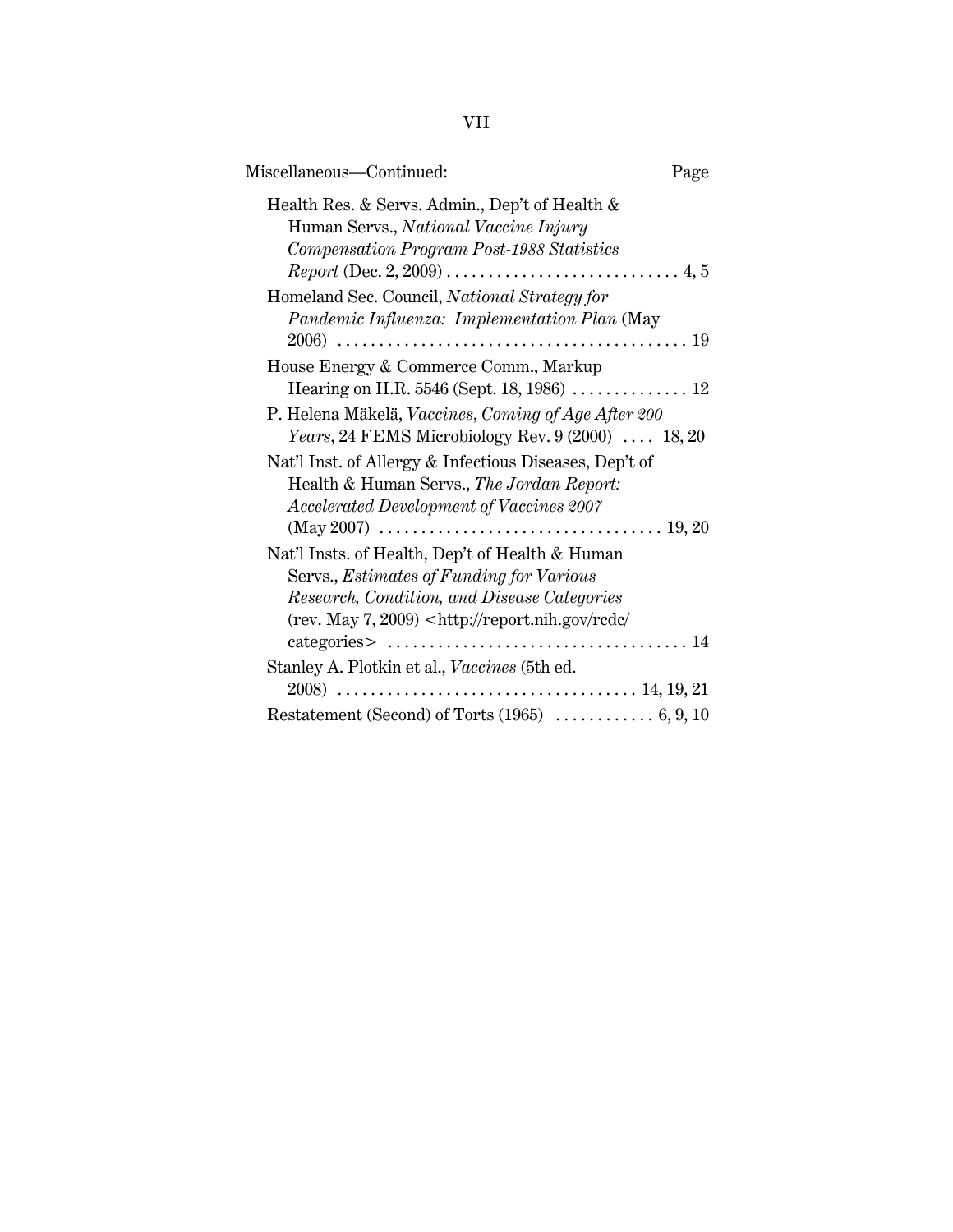## In the Supreme Court of the United States

No. 08-1120

AMERICAN HOME PRODUCTS CORPORATION, D/B/A WYETH, ET AL., PETITIONERS

*v.*

MARCELO A. FERRARI, ET AL.

*ON PETITION FOR A WRIT OF CERTIORARI TO THE SUPREME COURT OF GEORGIA*

#### **BRIEF FOR THE UNITED STATES AS AMICUS CURIAE**

This brief is filed in response to the Court's order inviting the Solicitor General to express the views of the United States. In the view of the United States, because of mootness concerns, the petition for a writ of certiorari should be held pending the disposition of *Bruesewitz* v. *Wyeth, Inc.*, petition for cert. pending, No. 09-152 (filed Aug. 4, 2009), or be denied. The Court should grant the petition for a writ of certiorari in *Bruesewitz*, which presents the same question.

#### **STATEMENT**

Respondents brought this action in Georgia state court against petitioners, the manufacturers of vaccines administered to respondents' son. The suit alleged that the vaccines caused respondents' son to suffer neurological injuries because they contained the preservative thimerosal. The trial court dismissed respondents' de-

(1)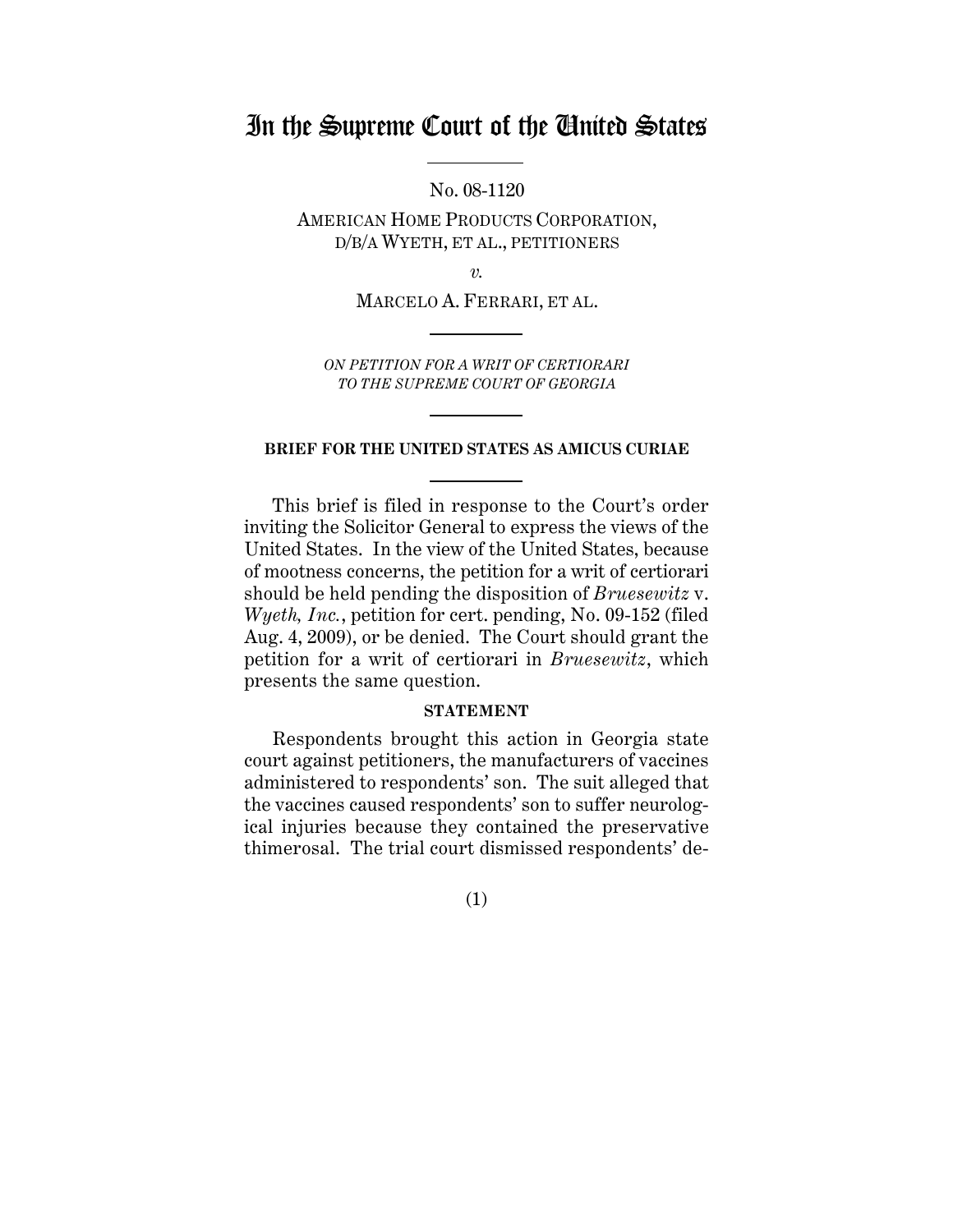sign defect claims as preempted by the National Childhood Vaccine Injury Act of 1986 (Vaccine Act or Act), Pub. L. No. 99-660, Tit. III, 100 Stat. 3755 (42 U.S.C. 300aa-1 *et seq.).* The Supreme Court of Georgia ultimately reinstated the claims.

1. "[T]wo overriding concerns" prompted the Act: "the inadequacy—from both the perspective of vaccineinjured persons as well as vaccine manufacturers—of [a tort-based] approach to compensating those who have been damaged by a vaccine," and "the instability and unpredictability of the childhood vaccine market" due to vaccine manufacturers' fear of tort liability. H.R. Rep. No. 908, 99th Cong., 2d Sess. 7 (1986) (*1986 Report*). Accordingly, the Act is designed to encourage "development and distribution of vaccines that will further enhance the public health" (particularly those recommended for routine administration to children), and to compensate individuals injured by such vaccines by means other than tort law. *Ibid.*

The Act does so by, *inter alia*, establishing a National Vaccine Advisory Committee, funding vaccine research, promoting dissemination of information on vaccines, and collecting data on adverse events related to vaccine administration. 42 U.S.C. 300aa-5, 300aa-6(b), 300aa-25, 300aa-26, 300aa-28. Compensation for injuries comes primarily from the National Vaccine Injury Compensation Program, which offers "no-fault" monetary awards to individuals who suffer injuries causally associated with particular childhood vaccines. See *Shalala* v. *Whitecotton*, 514 U.S. 268 (1995). The program is funded by Congressional appropriations and an excise tax on each vaccine dose. 42 U.S.C. 300aa-10 to 300aa-19; 26 U.S.C. 4131.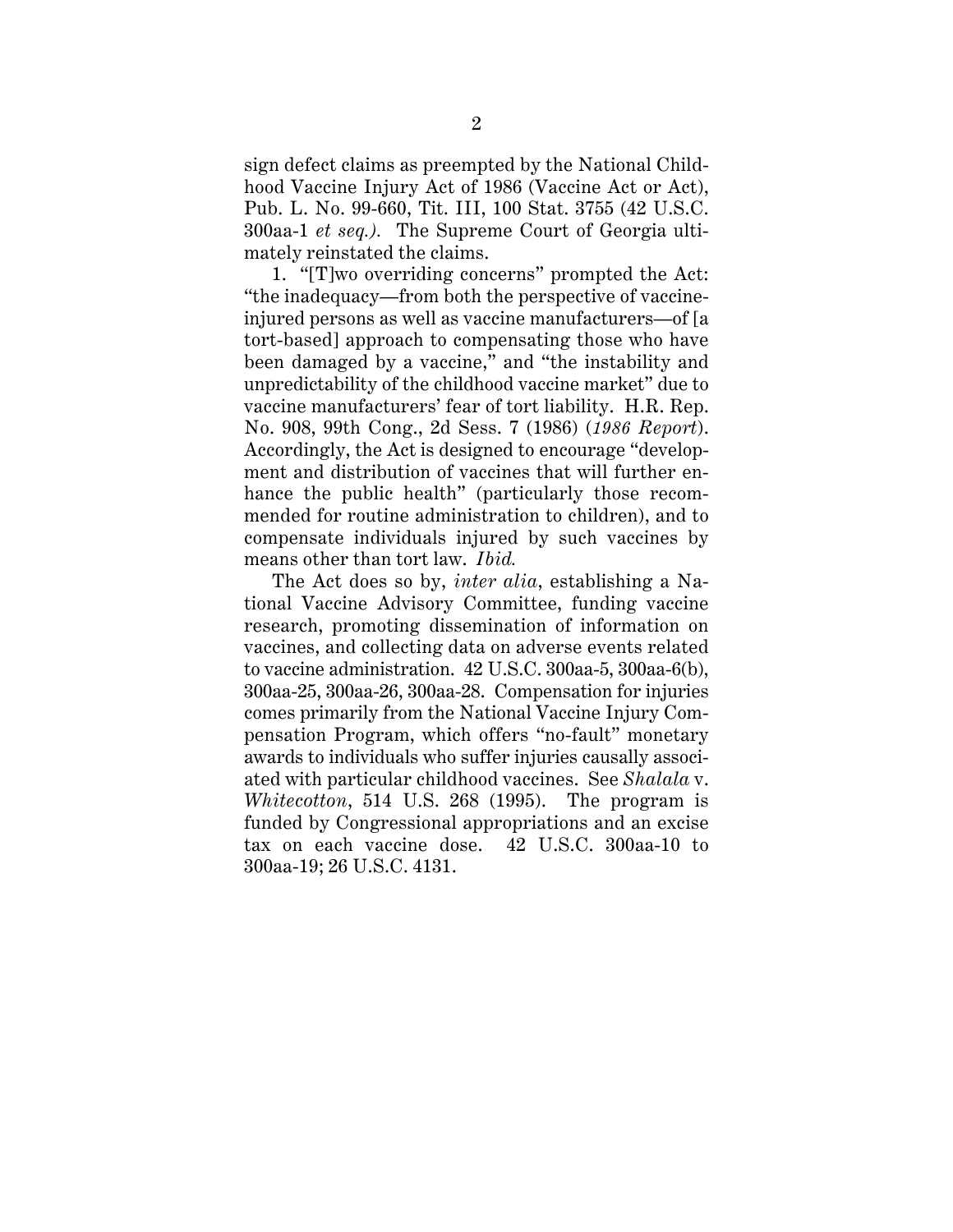To receive compensation for a vaccine-related injury or death, the injured party (or his legal representative) must file a petition in the Court of Federal Claims (CFC), naming the Secretary of Health and Human Services (Secretary) as respondent. 42 U.S.C. 300aa-11(a), 300aa-12(a) and (b). The claimant need show by a preponderance of the evidence only that he received a vaccine listed on the "Vaccine Injury Table"<sup>1</sup> and suffered a corresponding listed injury, or that a listed vaccine in fact caused or significantly aggravated any injury. 42 U.S.C. 300aa-11(c), 300aa-13(a). The claimant does not need to establish any defect in the vaccine or fault on the part of the manufacturer.

A petition for compensation is initially heard by a special master appointed by the CFC, whose decision is reviewable by the CFC, and in turn by the Federal Circuit. 42 U.S.C. 300aa-12(c)-(f). Awards cover medical costs, lost earning capacity, and pain and suffering. 42 U.S.C. 300aa-15(a). To ensure representation, the Compensation Program awards reasonable attorneys' fees even if there is no award to the claimant, provided the petition was brought in good faith on a reasonable basis. 42 U.S.C. 300aa-15(e).

The Act forbids a claimant from resorting immediately to a civil action for damages against the vaccine's manufacturer. Rather, he must first file a petition under the no-fault scheme and seek a judgment from the CFC. 42 U.S.C. 300aa-11(a)(2)-(3). If the claimant

 $1$  The Secretary maintains the Table at 42 C.F.R. 100.3. To be included on the Table, a category of vaccine must be "recommended for routine administration to children" by the Centers for Disease Control and Prevention, 42 U.S.C. 300aa-14(e)(2) and (2)(A), and Congress must fund awards by subjecting the category of vaccine to the excise tax, Act of Aug. 10, 1993, Pub. L. No. 103-66, § 13632(a)(3), 107 Stat. 646.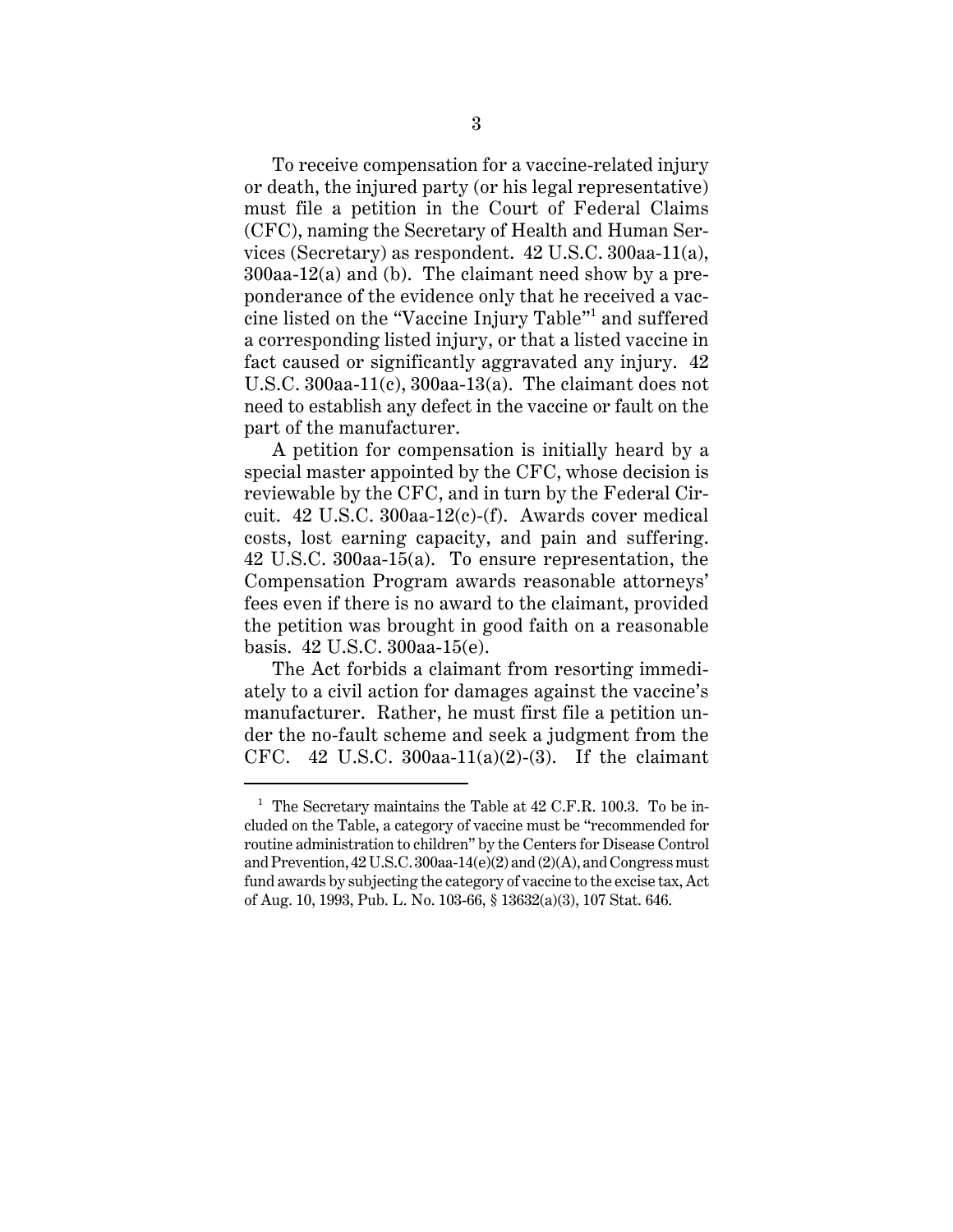elects to reject that judgment (and any award), or withdraws his petition after the special master or CFC fails to render a judgment within specified time periods, then the Act permits him to bring a civil action against the manufacturer.  $42$  U.S.C.  $300$ aa- $11(a)(2)(A)$ , 300aa-21(a)-(b).

Such actions are governed by state law, subject to the Act's specific limitations. 42 U.S.C. 300aa-22. Among these limitations is the provision at issue here:

No vaccine manufacturer shall be liable in a civil action for damages arising from a vaccine-related injury or death associated with the administration of a vaccine after October 1, 1988, if the injury or death resulted from side effects that were unavoidable even though the vaccine was properly prepared and was accompanied by proper directions and warnings.

42 U.S.C. 300aa-22(b)(1).

2. Relative to the tens of millions of childhood vaccine doses administered annually, the number of petitions in the CFC is small—reflecting the extraordinary safety of the covered vaccines. Since the first few years of the Compensation Program (which saw several thousand claims for injuries that pre-dated the Act), there typically have been 100 to 200 ordinary claims filed annually. Approximately one third of such claims are ultimately compensated, with the average award exceeding \$750,000. See Health Res. & Servs. Admin., Dep't of Health & Human Servs., *National Vaccine Injury Compensation Program Post-1988 Statistics Report* (Dec. 2, 2009) <http://www.hrsa.gov/vaccinecompensation/ statistics\_report.htm> (*Statistics Report*) .

Not counted among these ordinary claims are more than 5600 petitions asserting a causal link between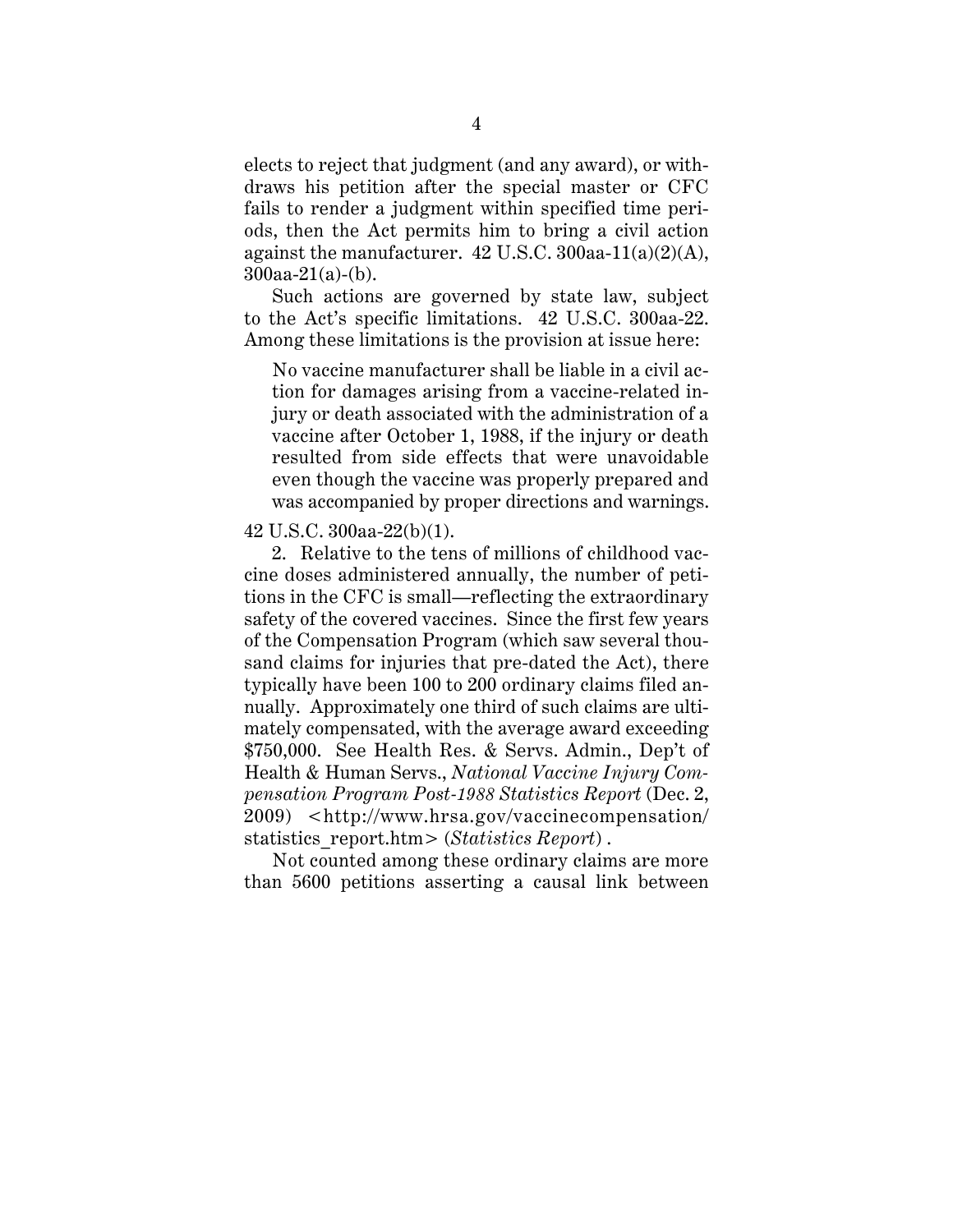childhood vaccines containing thimerosal (as well as certain measles-mumps-rubella (MMR) vaccines) and neurological damage; approximately 5000 such petitions remain pending and have been consolidated before the CFC in the Omnibus Autism Proceeding (OAP). See *Statistics Report*. Six "test cases" were identified in the OAP to present two "general theor[ies] of causation." See *Cedillo* v. *Secretary of HHS*, No. 98-916V, 2009 WL 331968, at \*9-10, \*11 n.16 (Fed. Cl. Feb. 12, 2009), aff'd, 89 Fed. Cl. 158 (2009), appeal pending, No. 2010-5004 (Fed. Cir. filed Oct. 7, 2009). In the test cases presenting the first theory, special masters ruled that vaccines did not cause the claimants' injuries, and the CFC has affirmed those decisions. *Ibid.*; *Hazlehurst* v. *Secretary of HHS*, No. 03-654V, 2009 WL 332306 (Fed. Cl. Feb. 12, 2009), aff'd, 88 Fed.Cl. 473 (2009), appeal pending, No. 2009-5128 (Fed. Cir. filed Sept. 21, 2009); *Snyder* v. *Secretary of HHS*, No. 01-162V, 2009 WL 332044 (Fed. Cl. Feb. 12, 2009), aff'd, 88 Fed. Cl. 706 (2009). In the test cases presenting the second theory of causation, the masters have held evidentiary hearings and received post-hearing briefing, and decisions are expected early this year. The CFC must decide each case in the omnibus proceeding individually (see 42 U.S.C.  $300$ aa-12(d)(3),  $300$ aa-13(a)), but the resolution of the test cases is expected to lead to efficient resolution of most of the remaining cases.

3. Respondents filed this action in state court against several vaccine manufacturers, including two of the petitioners here. Pet. App. 33-35; Compl. 2-3. The complaint alleged that respondents' son had suffered neurological injuries from exposure to vaccines produced by petitioners and approved by the Food and Drug Administration (FDA) that contained the preser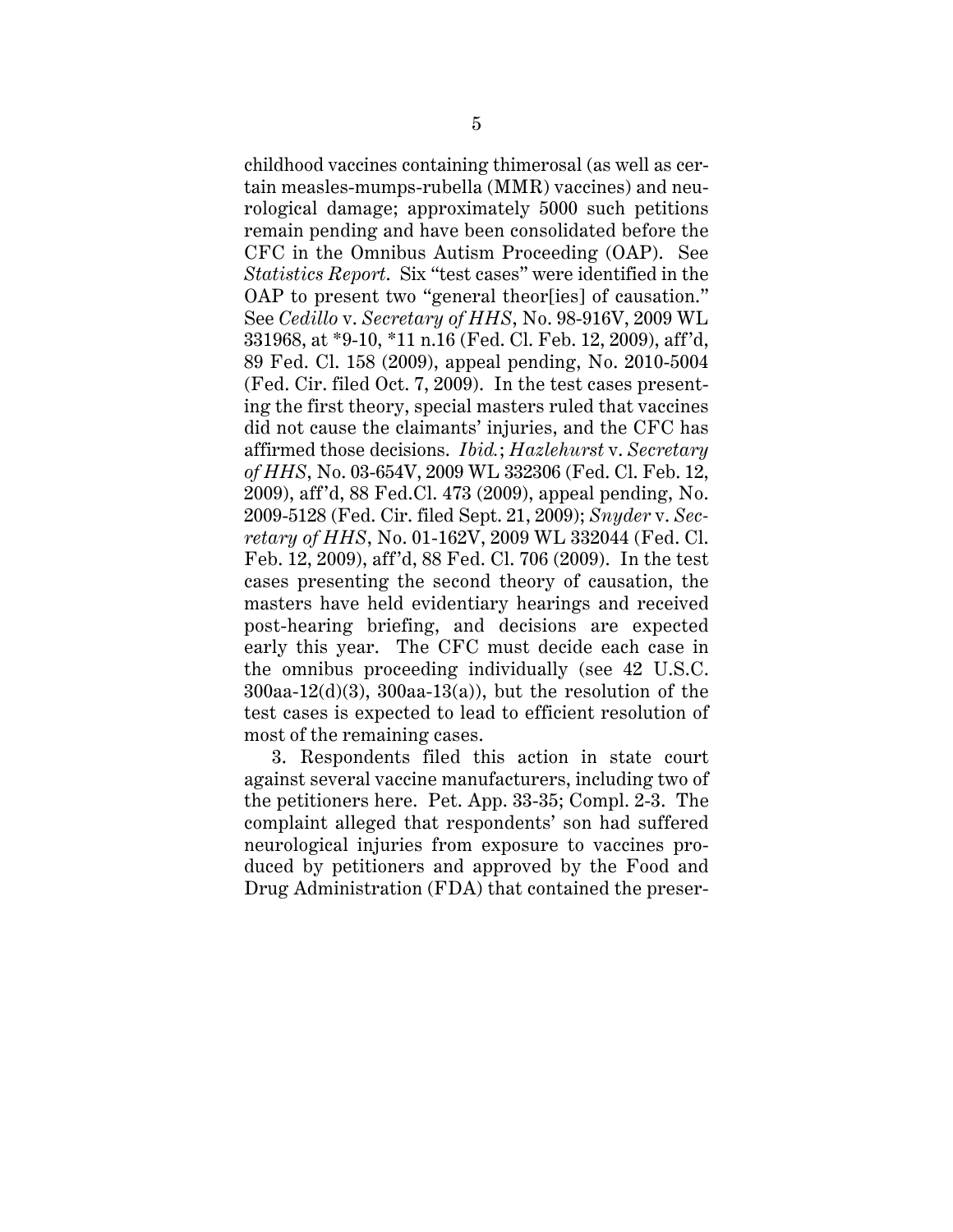vative thimerosal. Pet. App. 36. Petitioners moved for summary judgment, contending that respondents' claims are preempted by Section 22(b)(1). See *id.* at 34-37. As relevant here, the trial court granted that motion to the extent respondents' claims were based on the alleged design defect of using thimerosal. *Id.* at 49.

The Supreme Court of Georgia reinstated respondents' claims. The Georgia court construed "unavoidable" in Section 22(b)(1) by looking to the *1986 Report*, which commented on the text that became Section  $22(b)(1)$ . Pet. App. 7. That report states that Section 22(b)(1) was modeled on Restatement (Second) of Torts § 402A cmt. k (1965) (Comment k), which protects the seller of "unavoidably unsafe" products. Pet. App. 11 (quoting *1986 Report* 26 (quoting Comment k)). The Georgia court read the reference to Comment k as showing Congress's intent not to bar all design defect claims against vaccine manufacturers, but instead to allow juries to undertake a case-by-case analysis of whether a safer vaccine design was available. *Id.* at 7-10.

Pointing to the phrase "'if the [vaccine-related] injury or death resulted from side effects that were unavoidable,'" the court observed that "[t]he conditional nature" of this language demonstrated that Congress contemplated "the occurrence of side effects which are avoidable, and for which a vaccine manufacturer may be civilly liable." Pet. App. 10 (first brackets in original) (quoting  $42$  U.S.C.  $300$ aa- $22(b)(1)$ ). The court also relied on language in a post-enactment 1987 congressional committee report on legislation that funded awards under the Compensation Program. *Id.* at 13-14. In the court's view, that report offered a "strikingly clear and emphatic" indication that Section 22(b)(1) was not a categorical bar to design defect claims. *Id.* at 14.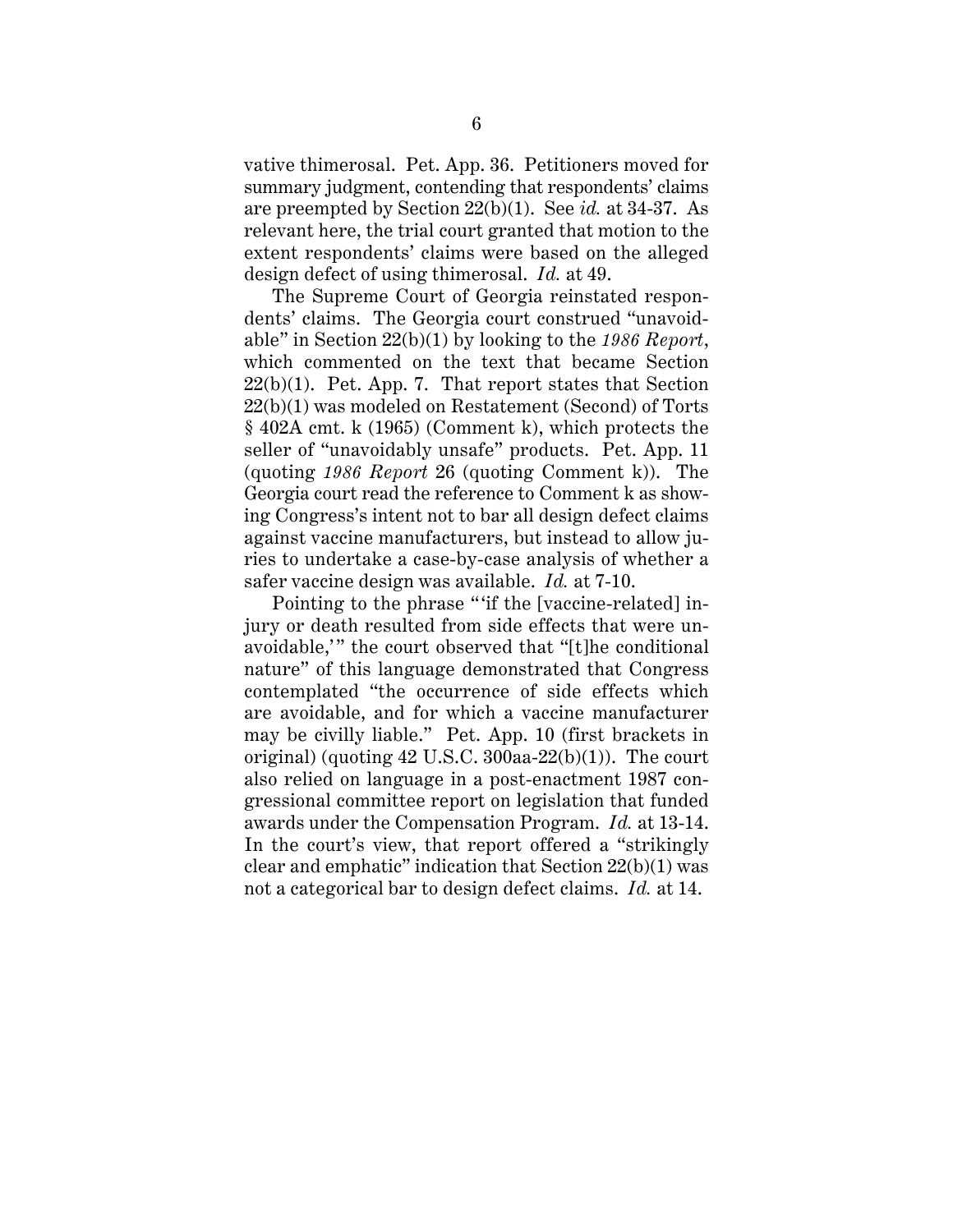4. Six months after petitioners sought review in this Court, respondents voluntarily dismissed their claims in state court without prejudice. Resp. Supp. Br. App. 1a-2a.

#### **DISCUSSION**

The Supreme Court of Georgia erred in holding that the Vaccine Act allows juries to resolve, on a case-bycase basis, claims that a vaccine approved by the FDA could have been designed in a way that would not have injured the plaintiff. That misunderstands the text of Section  $22(b)(1)$ , conflicts with the Act's legislative history, and frustrates Congress's intent to stabilize the market for vaccines critical to children's health. Congress intended through Section 22(b)(1) to exempt vaccine manufacturers from design-defect liability, while still offering, through other provisions of the Act, compensation to the injured and inducements to devise even safer vaccines.

The Georgia court's decision squarely conflicts with *Bruesewitz* v. *Wyeth Inc.*, 561 F.3d 233, 242-243 (3d Cir. 2009), petition for cert. pending, No. 09-152 (filed Aug. 4, 2009). Moreover, the question presented is pressing. While it remains unsettled, manufacturers' uncertainty about their potential liability for design defects may harm the public health by deterring their development and production of vaccines. At the same time, thousands of claimants in the OAP do not know whether they may seek civil tort remedies. The issue therefore warrants this Court's review. Because of a mootness question in this case, however, the Court should grant the petition in *Bruesewitz*, which presents the same question.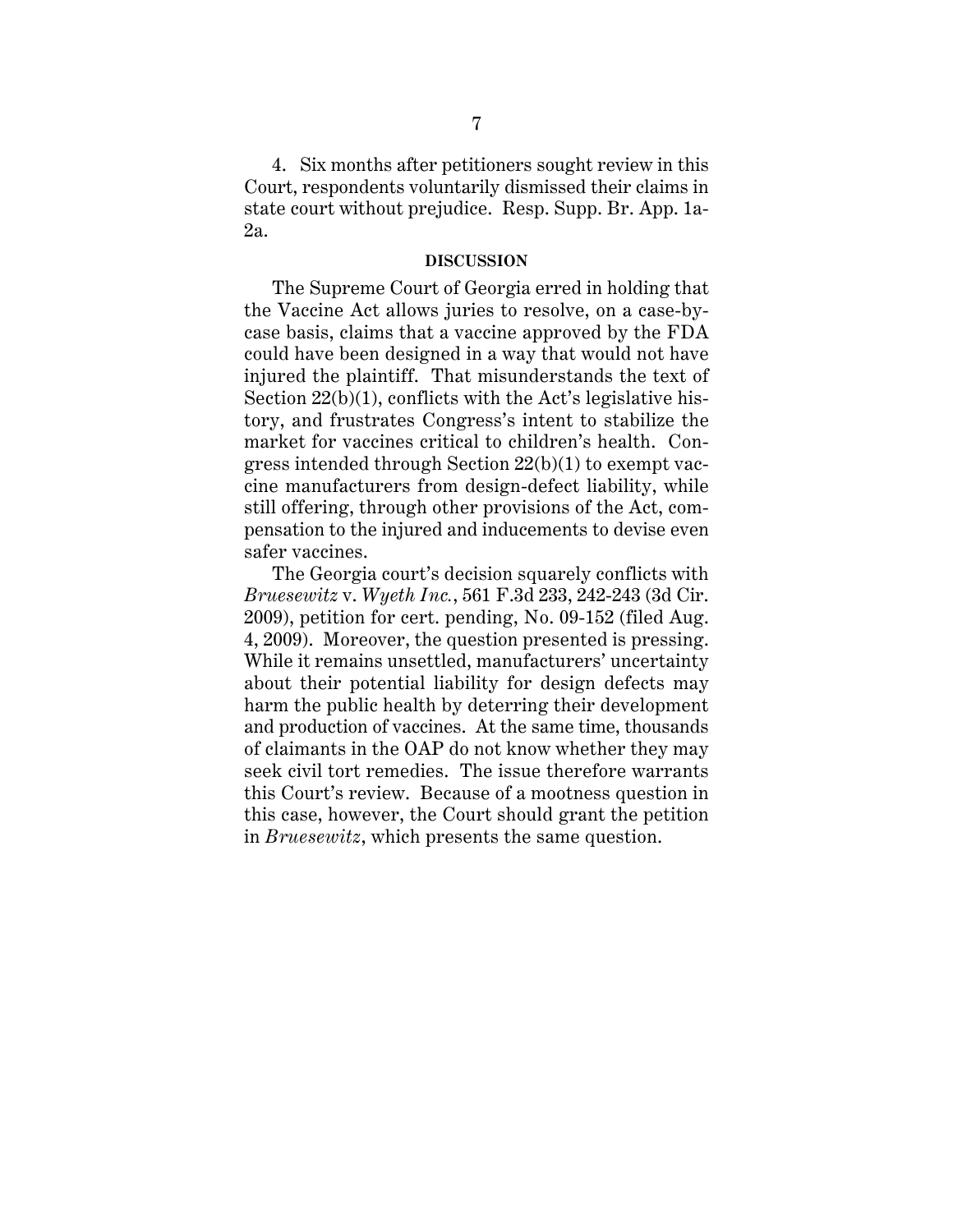#### **I. THE GEORGIA SUPREME COURT MISINTERPRE-TED THE VACCINE ACT'S PREEMPTIVE REACH**

Section 22(b)(1) expressly preempts state law. See, *e.g.*, Pet. App. 4; *Bruesewitz*, 561 F.3d at 242-243. The task therefore is to "identify the domain expressly preempted by that language." *Medtronic* v. *Lohr*, 518 U.S. 470, 484 (1996) (internal quotation marks and citation omitted). The preemptive reach of Section  $22(b)(1)$ turns on what Congress intended to convey by invoking the term of art "unavoidable." The Georgia Supreme Court concluded that the term is "most consistent with" a case-by-case approach, under which a claim is not preempted if a plaintiff can show that an injury from side effects was "avoidable by a feasible alternative design." Pet. App. 10-11. By contrast, petitioners contend that "unavoidable" conveys Congress's blanket determinations that childhood vaccines, although offering immense social benefits, must be "deemed to be 'unavoidably unsafe' because they carry an inherent risk of injury" and that such products, in accordance with common law principles, should not expose their manufacturers to liability for design defects. Pet. 30. Petitioners' reading of Section  $22(b)(1)$  is correct.<sup>2</sup>

<sup>&</sup>lt;sup>2</sup> Because Section  $22(b)(1)$  is an express preemption provision, *Wyeth* v. *Levine*, 129 S. Ct. 1187, 1193 (2009), which concerned implied preemption, is of limited relevance. Moreover, the precise question in *Levine* was whether federal drug labeling law impliedly preempted the plaintiff's claim that a drug should have borne more stringent warnings than approved by FDA. The Act here speaks directly to vaccine labeling by providing that a vaccine that complies with all FDA requirements "shall be presumed to be accompanied by proper directions and warnings." 42 U.S.C. 300aa-22(b)(2).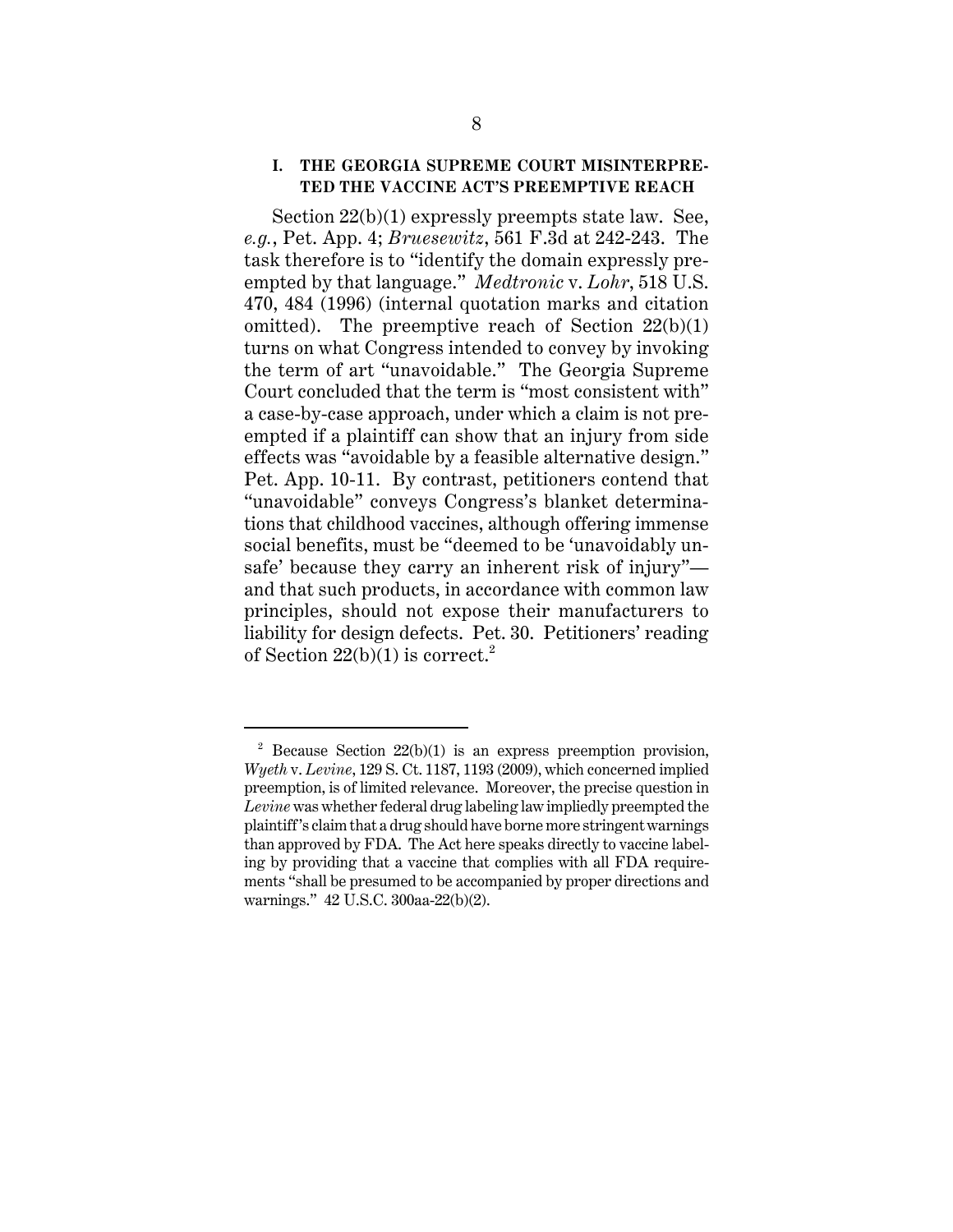1. Pointing to the phrase "if the injury or death resulted from side effects that were unavoidable"  $(42 \text{ U.S.C. } 300$ aa- $22(b)(1)$ , the Georgia court concluded that "[t]he conditional nature of this clause contemplates the occurrence of side effects which are avoidable, and for which a vaccine manufacturer may be civilly liable." Pet. App. 10. From that premise, the court reasoned that claims based on avoidable design defects are not preempted, because if Congress had intended to bar all design defect liability, it could have said so more clearly. *Id.* at 10-11.

That approach to the statutory language is incorrect. "[I]t is always possible to construct through hindsight an alternate structure for a statute with alternative wording that would render it more clear." *Bruesewitz*, 561 F.3d at 246. The more relevant question is what the best reading of the actual language is. Here, that language indicates which side effects Congress thought avoidable and which it did not. The modifying clause beginning "even though" explicates the universe of "avoidable" side effects—*i.e.*, those caused by manufacturing defects or improper labeling. Side effects alleged to inhere in the vaccine's FDA-approved design are excluded from that list of "avoidable" side effects, for which civil liability is appropriate. The result is that Section  $22(b)(1)$  bars one theory of liability (design defect), while leaving in place two others (manufacturing and labeling defects), subject to other limitations in the Act.

2. The Act's legislative history supports this understanding. The *1986 Report* explains (at 25-26) that "unavoidable" was drawn from Comment k, which concerns "*[u]navoidably unsafe products*." Restatement (Second) of Torts § 402A cmt. k at 353 (1965) (caption).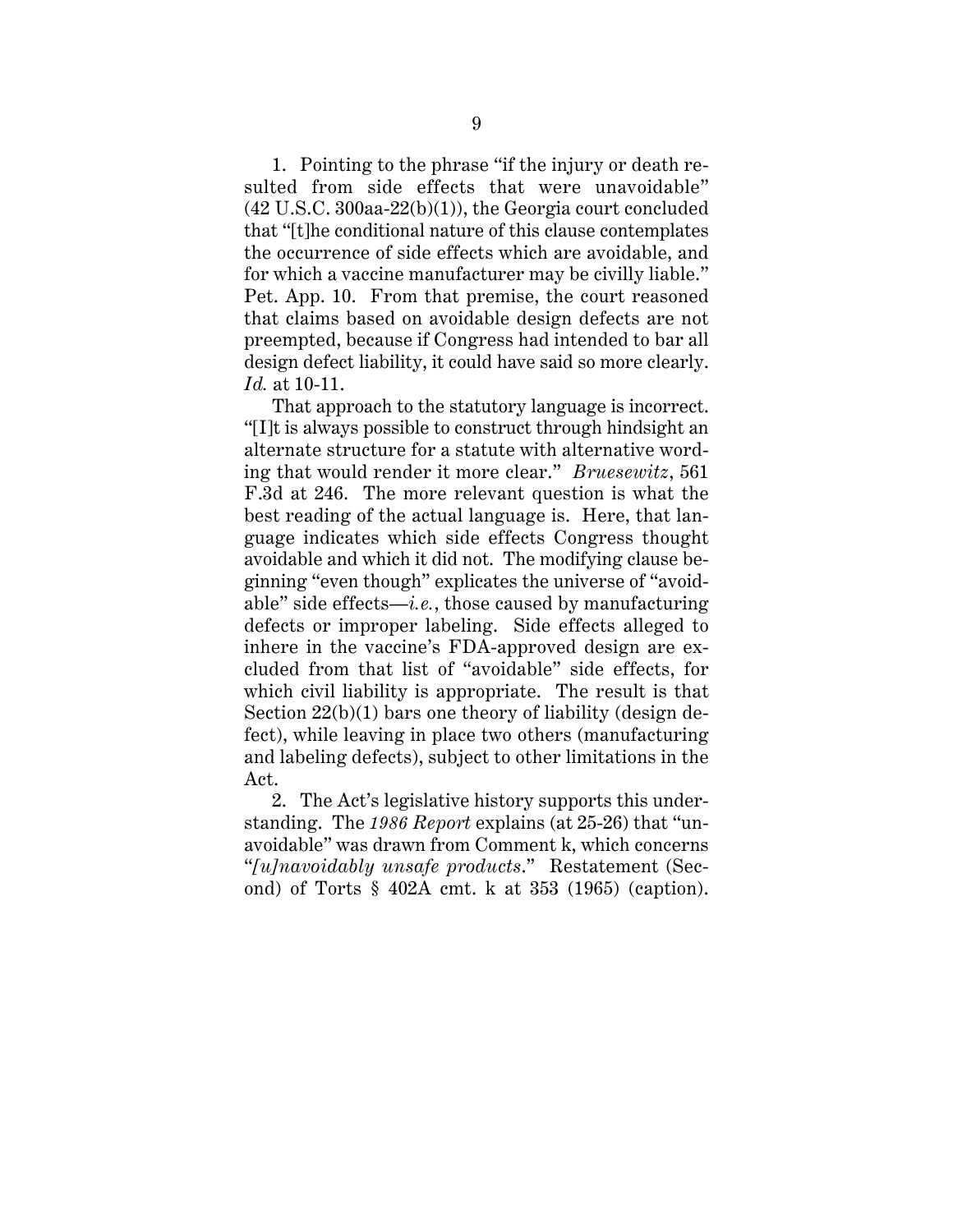Comment k recognizes that "[t]here are some products which, in the present state of human knowledge, are quite incapable of being made safe for their intended and ordinary use," and offers a vaccine as a prototypical example. *Ibid*. Under Comment k, such a product is "not defective" as a matter of law, and the seller cannot be held liable for the consequences of its use as long as it was "properly prepared and marketed" and accompanied by "proper warning." *Id*. at 354. Section 22(b)(1) codifies that rule.

The *1986 Report* states that the Committee invoked Comment k "because it intends that the principle in Comment K regarding 'unavoidably unsafe' products \* \* \* apply to the vaccines covered in the bill and that such products not be the subject of liability in the tort system." *1986 Report* 26. In other words, vaccines covered by the Compensation Program would be deemed "unavoidably unsafe products," and thus not subject to design-defect claims. The *1986 Report* further explains:

Given the existence of the [no-fault] compensation system in this bill, \* \* \* [v]accine-injured persons will now have an appealing alternative to the tort system. Accordingly, if they cannot demonstrate under applicable law either that a vaccine was improperly prepared or that it was accompanied by improper directions or inadequate warnings [they] should pursue recompense in the compensation system, not the tort system.

#### *Ibid*.

The Georgia Supreme Court read this language as merely a prediction that vaccine claimants alleging design defects would find the new compensation system "appealing," despite being "authorized to [resort to] the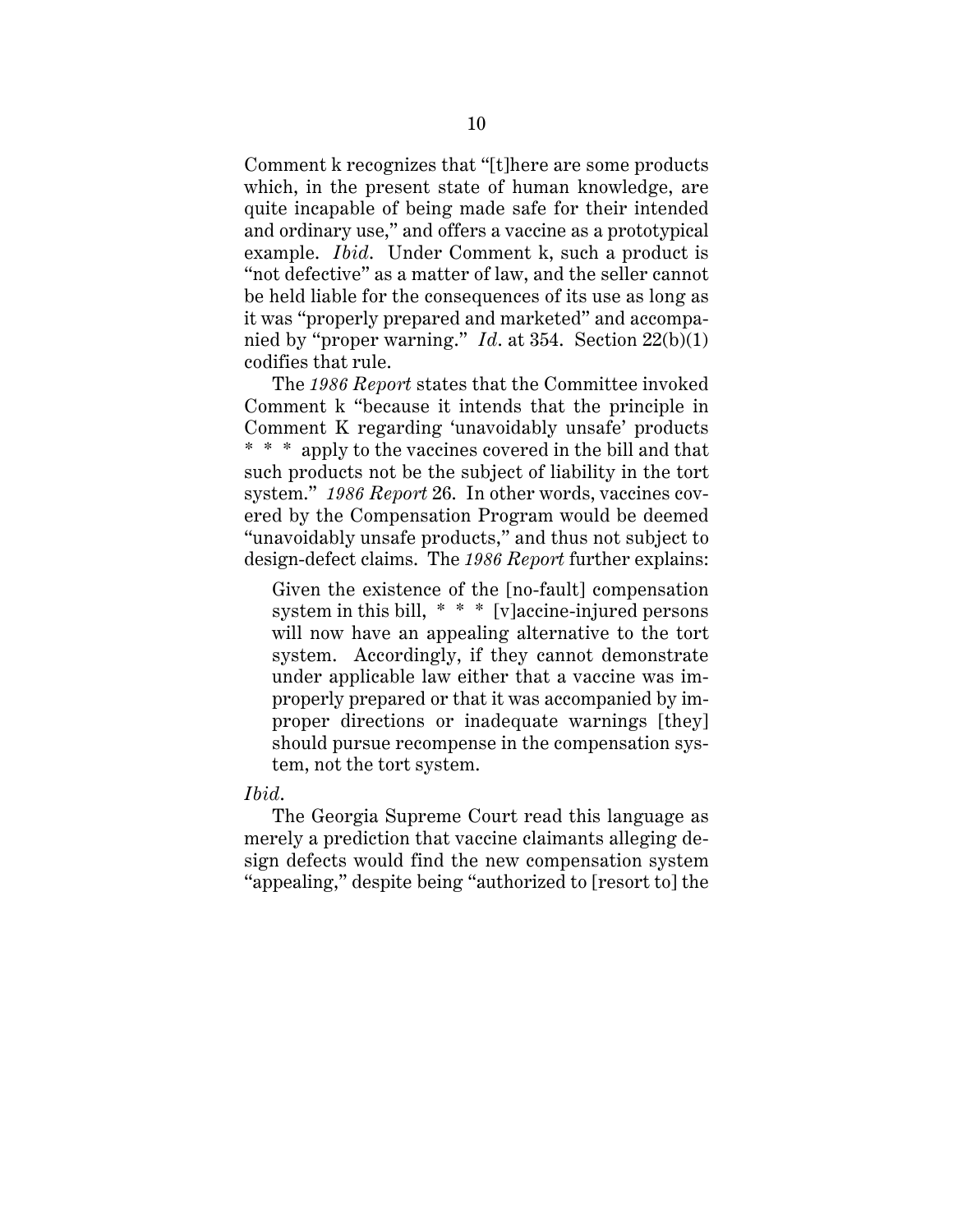tort system." Pet. App. 13. That misunderstands the Report in two ways. First, the Report does not say that claimants are "authorized" to pursue tort remedies; to the contrary, it states that such claimants "should \* \* \* *not*" "pursue recompense in \* \* \* the tort system." *1986 Report* 26 (emphasis added). Second, the Georgia court's reading ignores the essential point of the quoted passage, which is that the Act treats design defect claims differently from claims based on manufacturing and labeling defects. Only the latter two theories can be pursued in the tort system.

To support its interpretation of Section 22(b)(1), the Georgia court also relied on language in a 1987 committee report that post-dated passage of the Act. Pet. App. 14 (citing H.R. Rep. No. 391, 100th Cong., 1st Sess. 691 (1987) (*1987 Report*)). According to that report, the codification of Comment k "was not intended to decide as a matter of law the circumstances in which a vaccine should be deemed unavoidably unsafe." *1987 Report* 691. The report further stated that "[t]his question is left to the courts to determine in accordance with applicable law." *Ibid*.

The *1987 Report* is not persuasive authority for interpreting the Act as passed in 1986. It was prepared after Section 22(b)(1) became law. As this Court explained in *District of Columbia* v. *Heller*, 128 S. Ct. 2783 (2008), statements by those who drafted or voted for a law are relevant to statutory interpretation "not because they reflect the general understanding of the disputed terms, but because the legislators who heard or read those statements presumably voted with that understanding." *Id.* at 2805. Conversely, statements made after enactment "could have had no effect on the congressional vote." *Ibid.* To be sure, Section 22(b)(1) did not become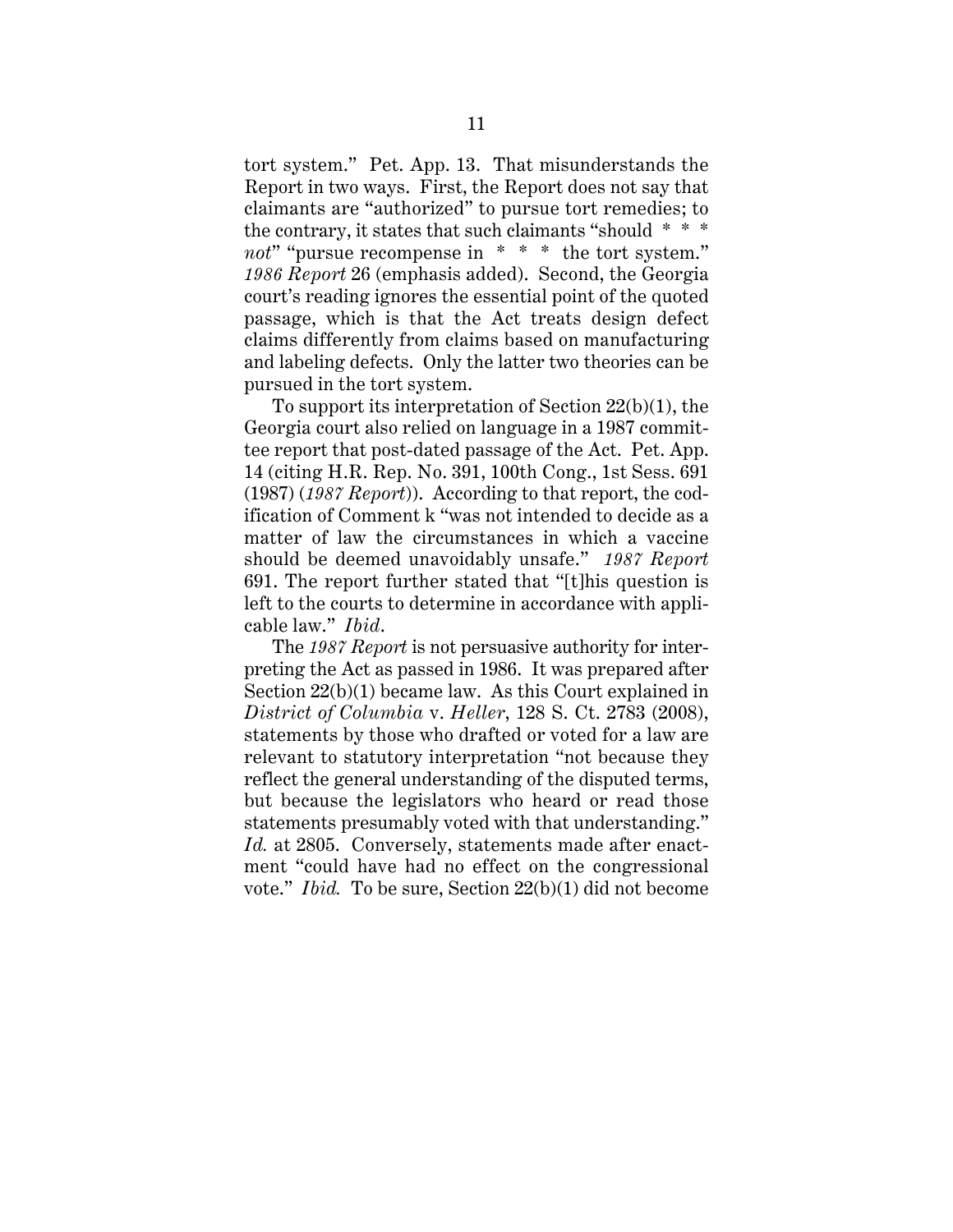effective until the Compensation Program was funded by the appropriations that were the subject of the *1987 Report*. See Br. in Opp. 20. But Members of Congress who voted for the Compensation Program and the associated preemption provision in 1986 did so with the understanding not of some later document, but rather of the *1986 Report* that vaccine design should "not be the subject of liability in the tort system." *1986 Report* 26.<sup>3</sup>

3. Preemption of all design defect claims flows from the Act's structure and purpose as well. Fear of "instability and unpredictability of the childhood vaccine market" due to the threat of large tort liability was an "overriding concern[]" that prompted the Act. *1986 Report* 7; see also *Schafer* v. *American Cyanamid Co.*, 20 F.3d 1, 4 (1st Cir. 1994) (Breyer, C.J.) ("[A]n important federal purpose of the Act is to free manufacturers from the specter of large, uncertain tort liability, and thereby keep vaccine prices fairly low and keep manufacturers in the market.").

The Act would do little to address this problem if it permitted any vaccine claimant disappointed with the CFC's judgment to seek all the customary product liability tort remedies in a civil action. Indeed, consistent with Comment k's statement of the law, no or few States

<sup>3</sup> The *1987 Report* also states (at 691) that when the House Committee on Energy and Commerce considered the original act in 1986, it rejected an amendment providing that "a manufacturer's failure to develop a safer vaccine was not grounds for liability." See House Energy & Commerce Comm., Markup Hearing on H.R. 5546, at 46-54 (Sept. 18, 1986) (rejecting amendment). The proceedings within a single committee's markup session are likewise not an authoritative guide to what Congress understood and intended in passing a bill. Rather, "the authoritative source for finding the Legislature's intent lies in the Committee Reports on the bill." *Eldred* v. *Ashcroft*, 537 U.S. 186, 210 n.16 (2003) (quoting *Garcia* v. *United States*, 469 U.S. 70, 76 (1984)).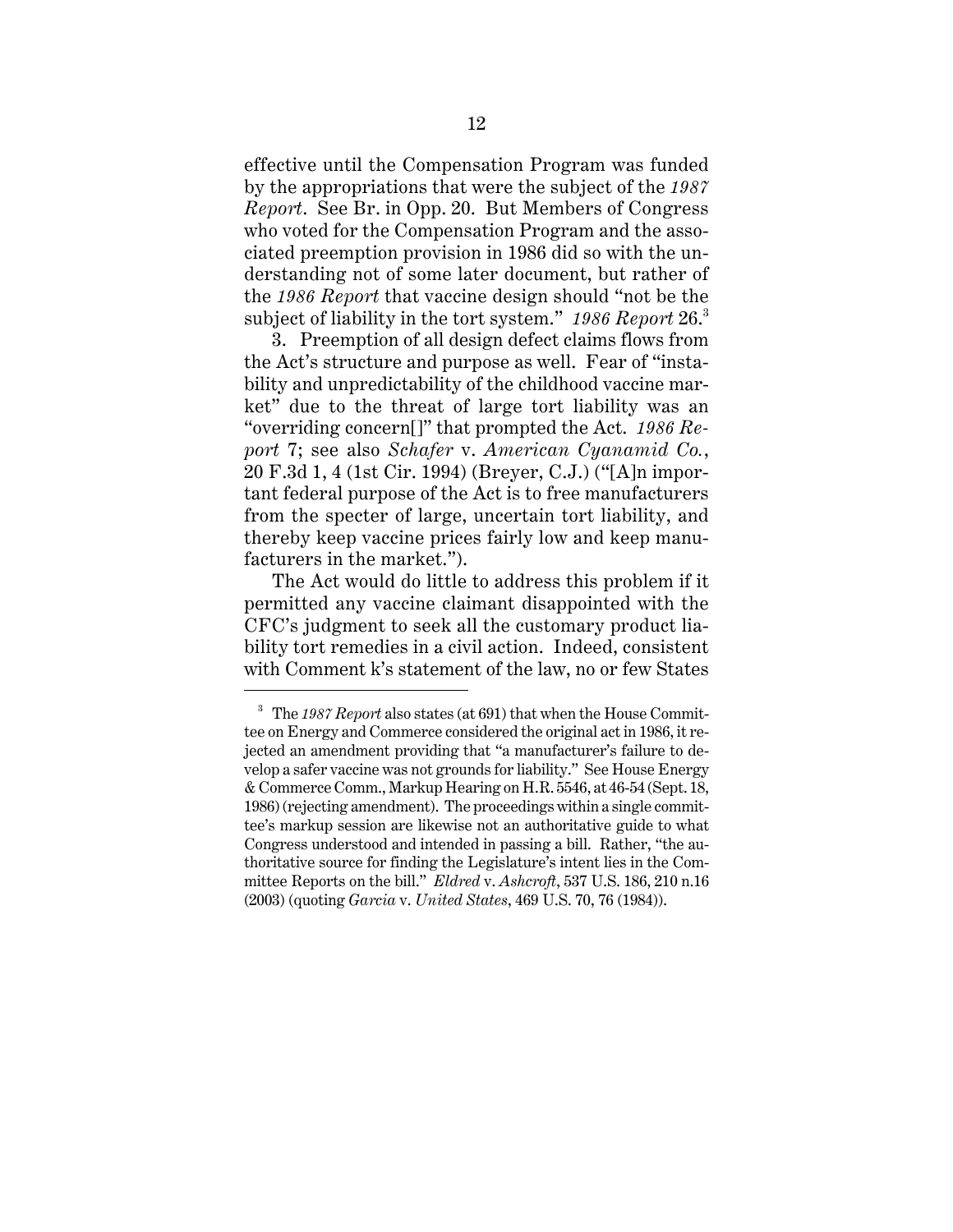in 1986 would have imposed tort liability on a vaccine manufacturer absent a showing by the plaintiff of a safer alternative design. Thus, on respondents' view of the Act, Congress intended to preempt liability only for conduct that state law probably would not have held tortious in the first place. That result does little to address the burden of litigation or the threat of large and unpredictable tort judgments against vaccine manufacturers. At most, awards under the Compensation Program might satisfy or dissuade some number of claimants, somewhat reducing the number of potential civil tort plaintiffs.

Other parts of the Act also indicate that Congress intended more comprehensive and farther-reaching reform of the vaccine tort system than respondents suggest. The Act achieves the principal goals of productliability design defect law—compensation for the injured and incentives for safer products, see *Wyeth* v. *Levine*, 129 S. Ct. 1187, 1202 (2009)—by other means.

The Compensation Program provides relief through a system that is simpler and more generous than the tort system. See *Shalala* v. *Whitecotton*, 514 U.S. 268, 269 (1995); *1986 Report* 6 ("[F]or the relatively few who are injured by vaccines \* \* \* the opportunities for redress and restitution are limited, time-consuming, expensive, and often unanswered."). Significantly, the Vaccine Injury Table controls the scope of the Act for both compensation and preemption purposes, ensuring that compensation is potentially available whenever tort remedies are preempted.<sup>4</sup>

 $4$  The Compensation Program requires proof that the injured party received a vaccine on the Table. See  $42 \text{ U.S.C. } 300$ aa- $11(c)(1)(A)$ , 300aa-13(a)(1)(A). As for preemption, Section 22(b)(1) preempts only claims for "vaccine-related injury or death," which is by definition limi-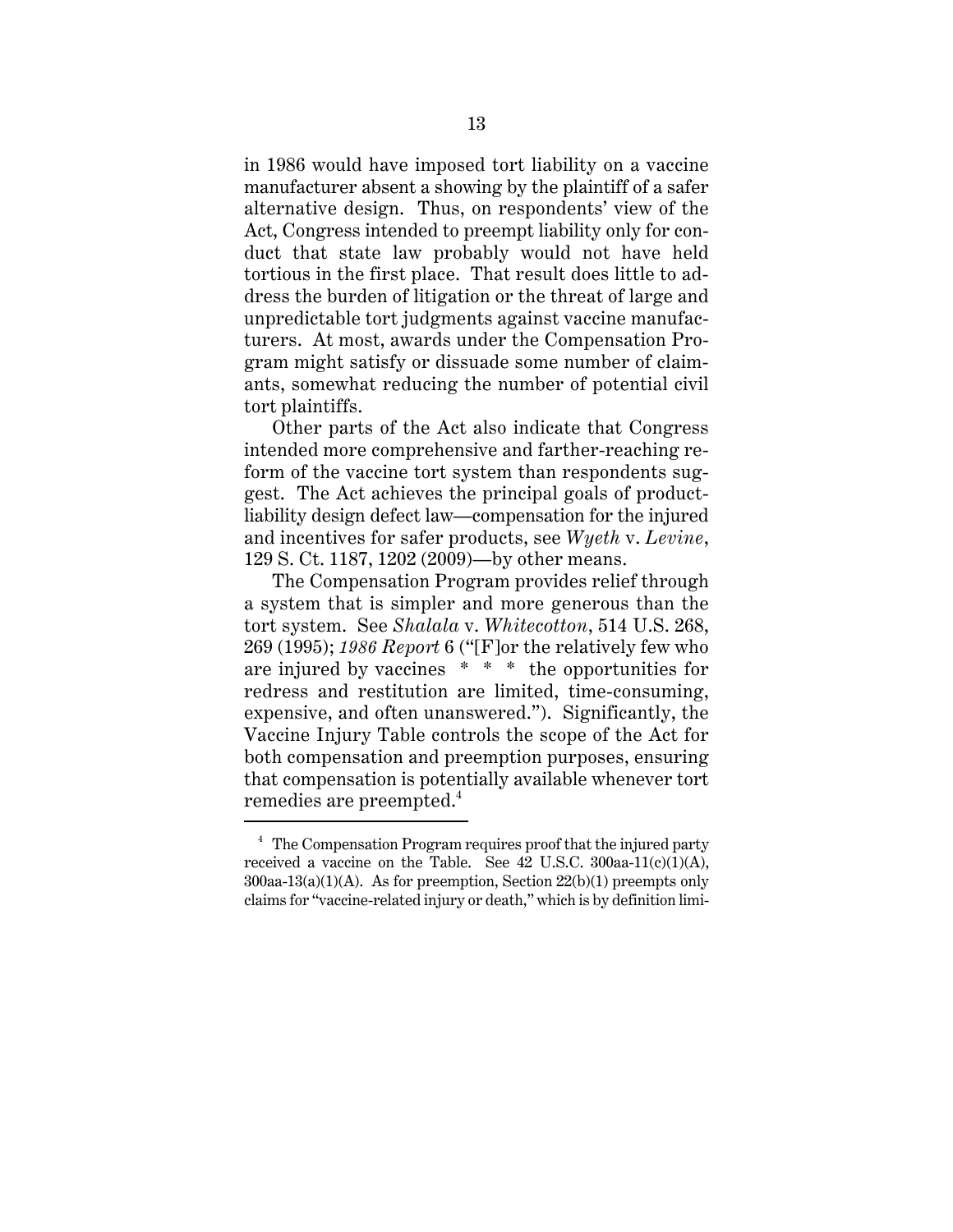Safer vaccines are promoted through a rigorous FDA approval process. New childhood vaccines in particular are put through some of the most exhaustive examinations and largest clinical trials of any FDA-approved product. For example, development of new vaccines for rotavirus gastroenteritis began in the early 1980s and, after clinical trials involving more than 130,000 participants, culminated in FDA approval in 2006 and 2007 of the vaccines. See Stanley A. Plotkin et al., *Vaccines* 719-720 (5th ed. 2008); Roger I. Glass & Umesh D. Parashar, *The Promise of New Rotavirus Vaccines*, 354 New Eng. J. Med. 75, 76 (2006). Each type of vaccine subject to the Act has been approved by the FDA as a biological product following such an extensive process, or is currently undergoing FDA-regulated clinical trials. See 42 U.S.C. 262(a).<sup>5</sup>

Vaccine safety and innovation are also encouraged through direct government funding of research. Government-wide statistics are not readily available, but the National Institutes of Health (NIH) alone reports funding about \$1.5 billion of vaccine research per year. See NIH, Dep't of Health & Human Servs., *Estimates of Funding for Various Research, Condition, and Disease Categories* (rev. May 7, 2009) <http://report.nih. gov/rcdc/categories>. In addition, expert government agencies (such as the Centers for Disease Control and Prevention (CDC)) and nongovernmental organizations (such as the American Academy of Pediatrics) have sig-

ted to injuries "associated with one or more of the vaccines set forth in the Vaccine Injury Table," 42 U.S.C. 300aa-33(5).

<sup>&</sup>lt;sup>5</sup> Conceivably some vaccines administered abroad to federal employees and their dependents would be covered by the Act, see 42 U.S.C.  $300$ aa-11(c)(1)(B)(i)(II), but not subject to FDA regulation.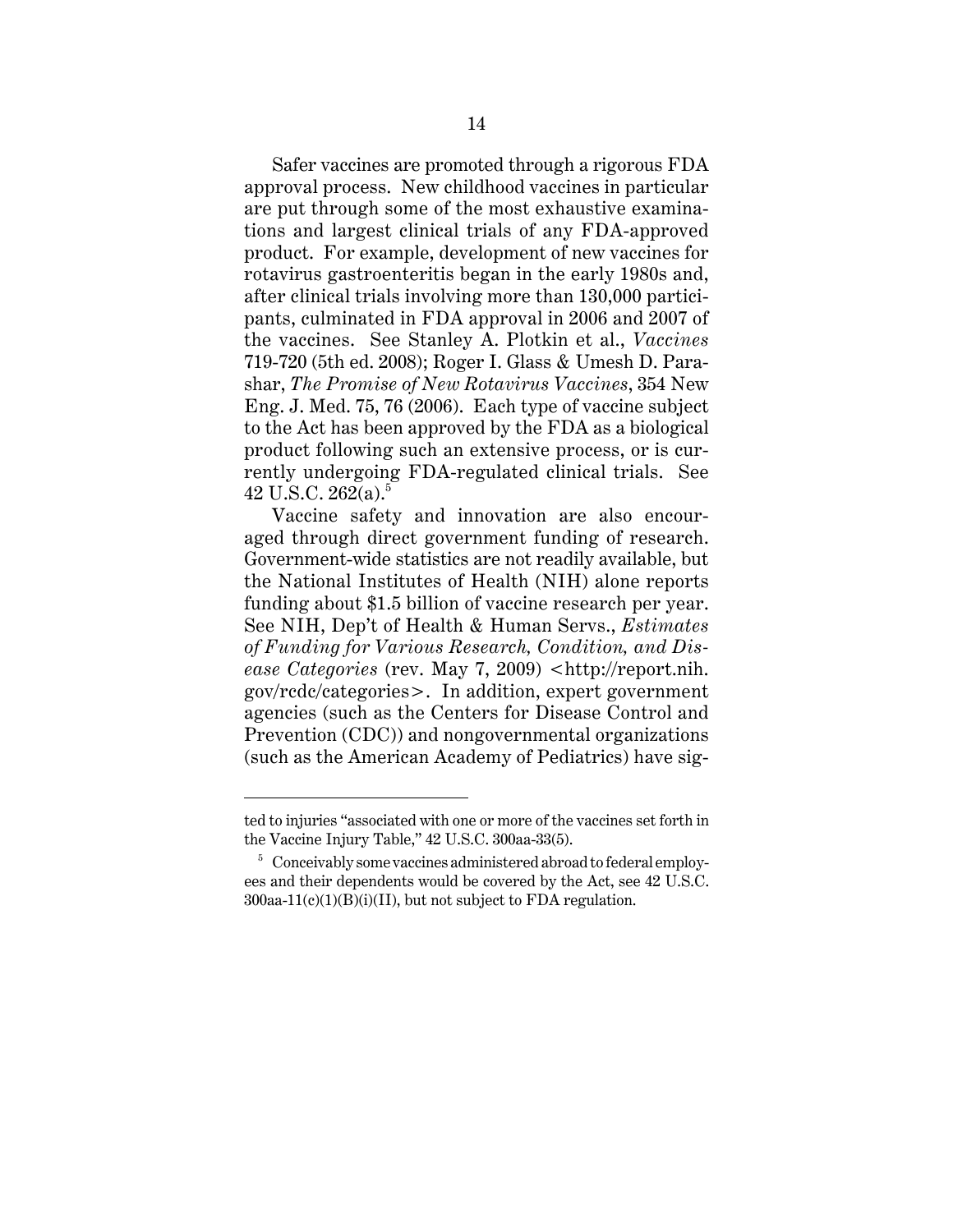nificant influence over the vaccines that are administered to children.

The Act itself ensures continuous monitoring of vaccine safety by requiring that both vaccine manufacturers and health care providers report side effects (and other contraindicating reactions) to the Secretary through the Vaccine Adverse Event Reporting System. 42 U.S.C. 300aa-25(b); see http://vaers.hhs.gov. Mandatory reporting by health care providers of adverse events makes the reporting system for vaccines even more comprehensive than parallel systems applicable to drugs and non-vaccine biological products. Compare 42 U.S.C. 300aa-25(b) (vaccines), with 21 C.F.R. 600.80 (biological products generally), 21 U.S.C.  $355(k)(1)$  (drugs), and 21 C.F.R. 314.80 (drugs).

Routinely administered vaccines are products for which the design trade-offs between safety and efficacy affect not only individual recipients, but also the entire society, which benefits from vaccines potent enough to ensure that a disease is contained or (as with smallpox) eradicated. See *Schafer*, 20 F.3d at 4. The tort system—in which juries may pay little heed to this social cost/benefit calculus, see *Riegel* v. *Medtronic, Inc.*, 128 S. Ct. 999, 1008 (2008)—is poorly equipped to encourage optimally safe and effective vaccines. That is why Congress recognized through the Act that expert regulators should control design decisions, with relief available under the Compensation Program.

## **II. THE SPLIT BETWEEN THE GEORGIA SUPREME COURT AND THE THIRD CIRCUIT MERITS THIS COURT'S ATTENTION**

A. The Georgia Supreme Court's decision directly conflicts with the Third Circuit's decision in *Bruesewitz,*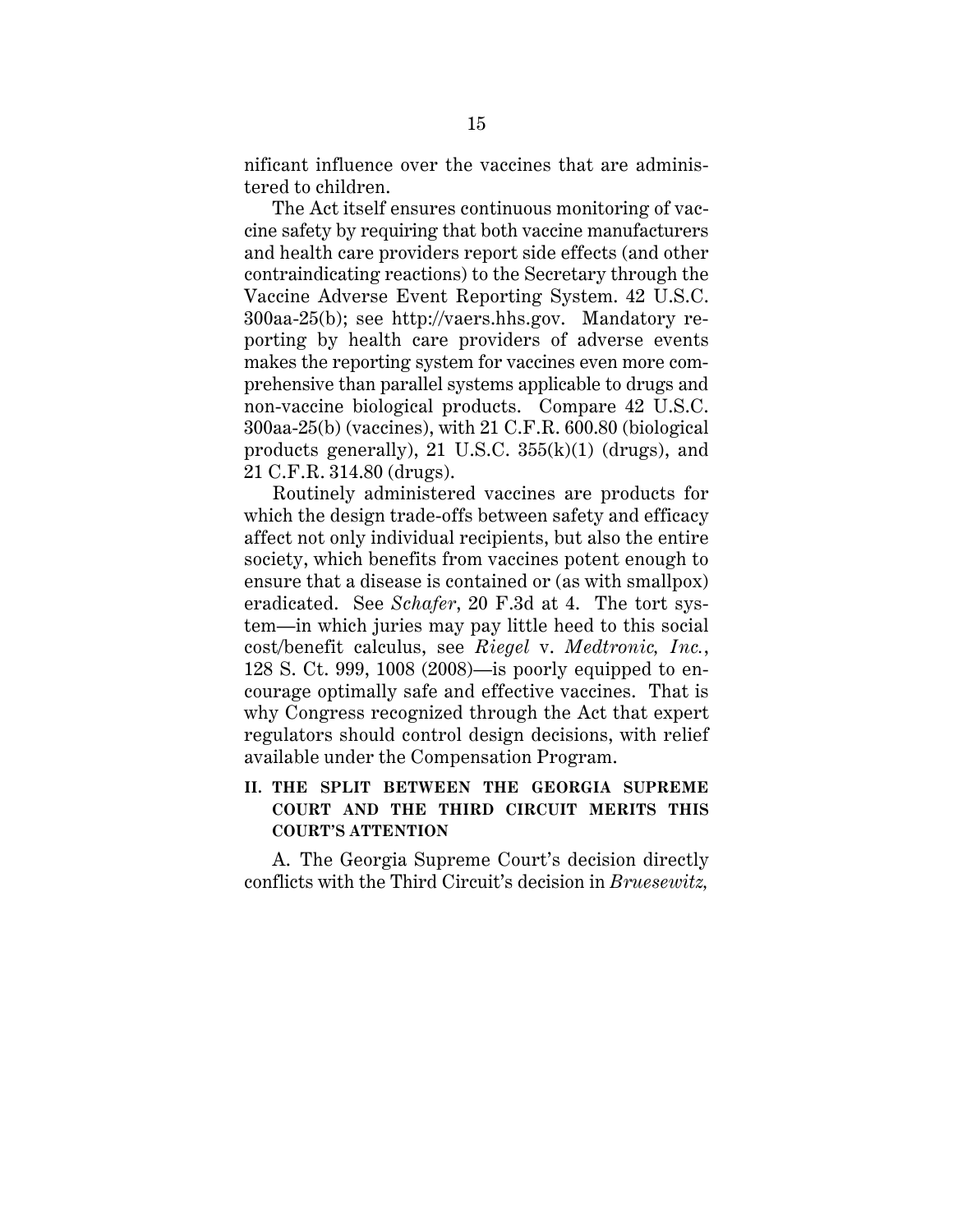which held that Section  $22(b)(1)$  preempts all design defect claims. 561 F.3d at 235, 251, 255.

*Bruesewitz* concerns a child who experienced seizures after her third dose of a diphtheria-tetanus-pertussis (DTP) vaccine. She ultimately suffered residual seizure disorder and developmental delay. Her parents pursued a timely but unsuccessful petition for compensation in the CFC, *Bruesewitz* v. *Secretary of HHS*, No. 09-266V, 2002 WL 31965744 (Fed. Cl. Dec. 20, 2002), and rejected the CFC's judgment pursuant to 42 U.S.C.  $300$ aa- $21(a)(1)$ . They then sued the manufacturer of the DTP vaccine in Pennsylvania state court, alleging (as relevant here) that toxins inherent in the vaccine's design caused their daughter's injuries. The manufacturer removed the case on the basis of diversity of citizenship, and the district court granted summary judgment for the manufacturer, holding that the Act preempted the plaintiffs' design-defect claims. See *Bruesewitz*, 561 F.3d at 236-238.

The Third Circuit affirmed. It began with the Act's text, which it read to preclude tort litigation over at least some design defect claims. *Bruesewitz*, 561 F.3d at 245. The court noted that Section 22(b)(1) "primarily relates to design defect claims," because the other types of products liability claims (*i.e.*, for manufacturing or labeling defects) are dealt with in the "subordinate clause introduced by 'even though.'" *Ibid.* The Third Circuit rejected the Georgia court's textual analysis "because it does not bar any design defect claims"—that is, "[i]f we interpret the Vaccine Act to allow case-bycase analysis of whether particular vaccine side effects are avoidable, every design defect claim is subject to evaluation by a court." *Id*. at 246. The Third Circuit went on to conclude, based on legislative history, that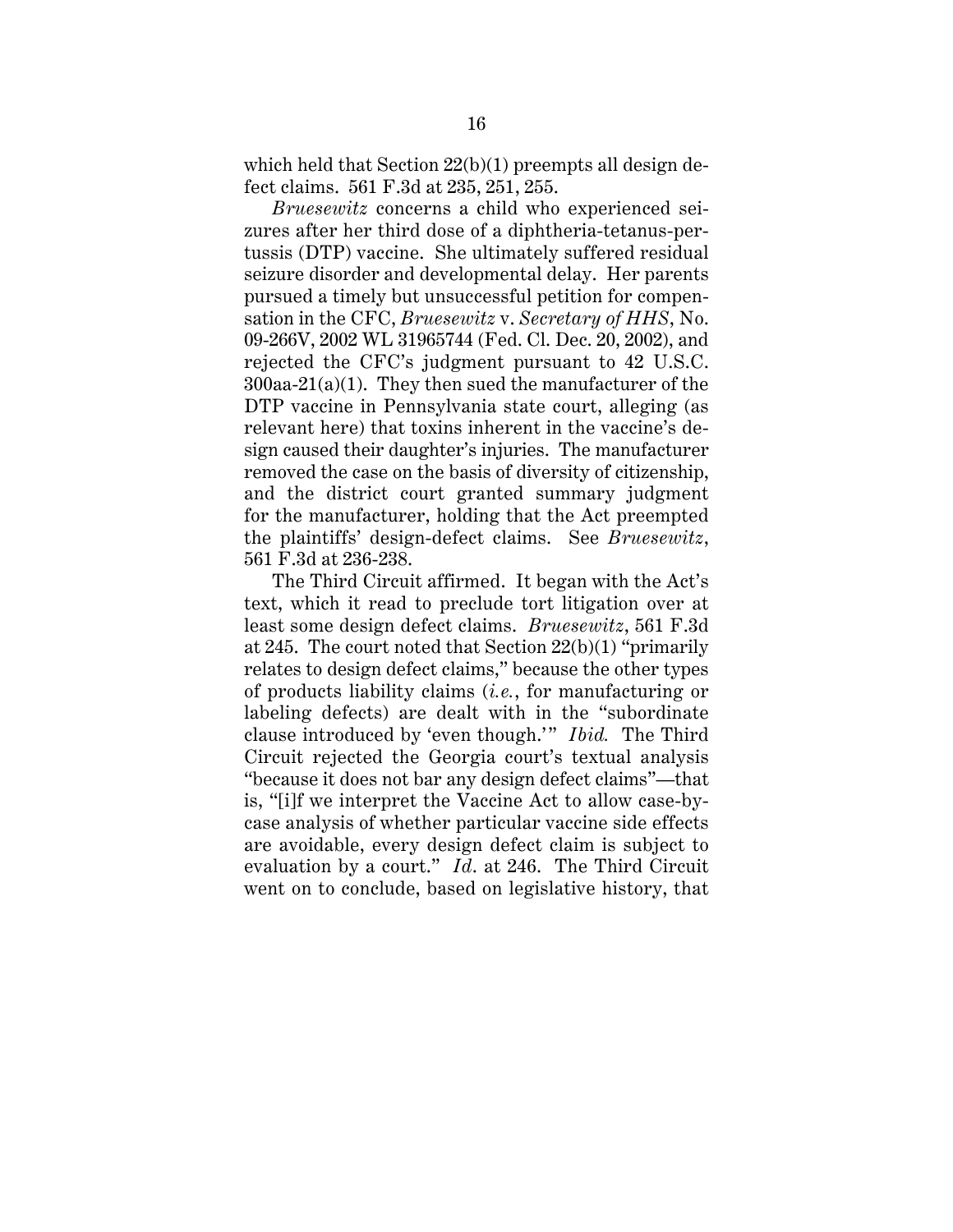the Act preempts all design defect claims irrespective of whether they sound in negligence or strict liability. *Id.* at 247-250.

*Bruesewitz* expressly rejects the reasoning of the Georgia Supreme Court. See *Brueswitz*, 561 F.3d at 248 ("In our view, the [1986] Report supports the conclusion that the Vaccine Act preempts all design defect claims."); *id*. at 246 ("[T]he *Ferrari* Court's construction [of Section  $22(b)(1)$ ] is contrary to the structure of the Act because it does not bar any design defect claims."); *id*. at 250 ("[W]e have no basis to conclude that the [1987] Report is an accurate reflection of \* \* \* the motivations underlying Congress's enactment of the Vaccine Act in 1986."). The conflict is thus squarely presented.<sup>6</sup>

B. The question presented is already informed by thorough analyses from several trial and appellate courts, and further attention from lower courts would contribute little to the debate. The issue has nationwide significance, and a decision from this Court would foster sound judicial administration and advance the public health, for three reasons in particular.

1. The question presented is important to more than 5000 claimants in the OAP currently pending before the CFC. To date, those claimants have been unsuccessful.

<sup>6</sup> Respondents would avoid the conflict by confining *Bruesewitz*'s holding to preemption of DTP design-defect claims, based on the Third Circuit's observation (561 F.3d at 250) that Congress was particularly concerned with DTP-related claims in passing the Act. See Br. in Opp. 21. But the distinction respondents perceive would dismiss nearly all of the Third Circuit's analysis as dicta, and that distinction has no basis in the law. The Act draws only one relevant distinction: between vaccines that are on the Table and those that are not. See, *e.g.*, 42 U.S.C. 300aa-11(c)(1)(A) and 300aa-33(5).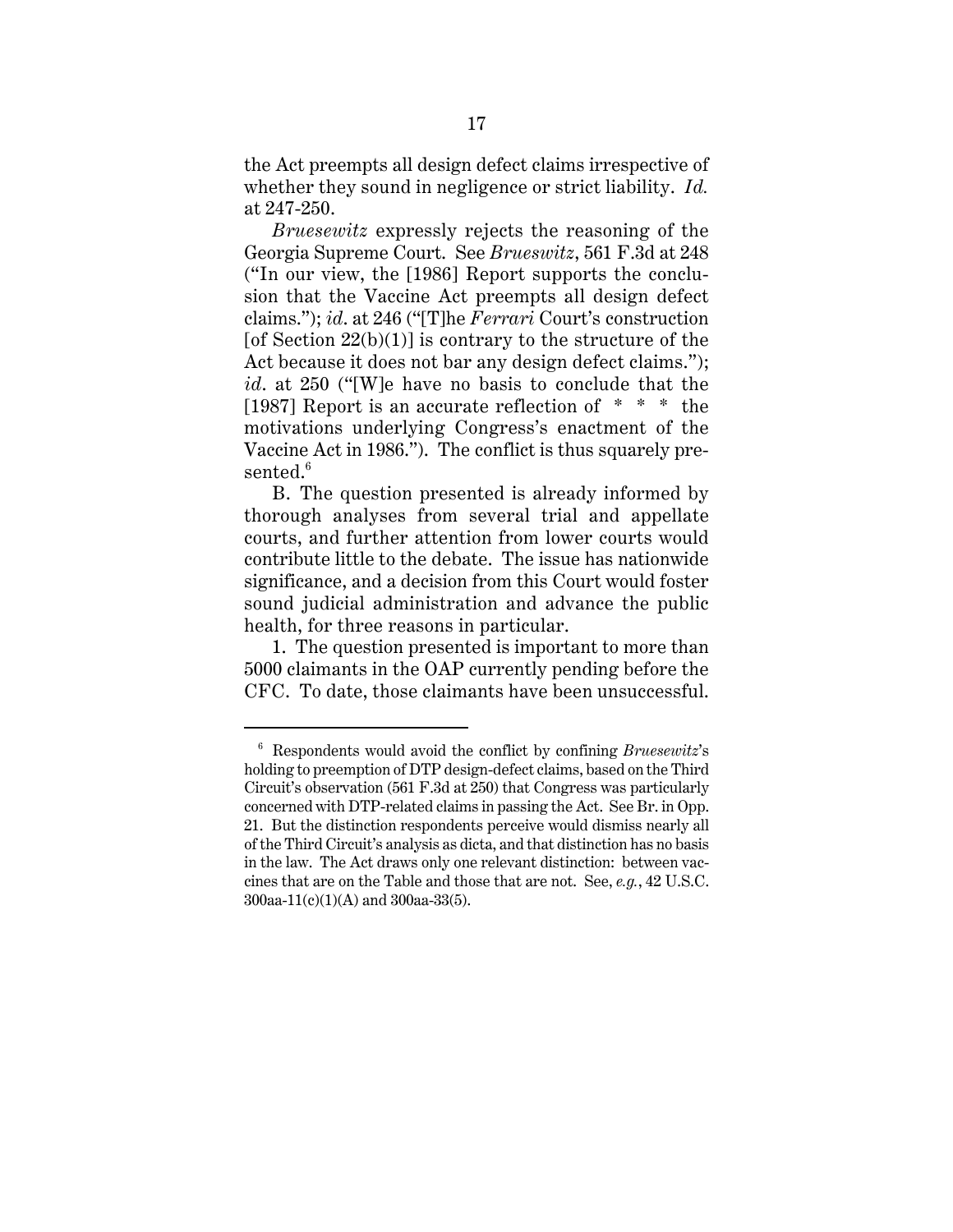If that remains the case, many may elect to pursue tort remedies against manufacturers. Efficient judicial administration counsels early resolution of threshold legal issues likely to arise in those suits.

2. Fears of design defect liability could stall vaccine innovation while the law remains unsettled. Routine childhood vaccines typically have such a low rate of unavoidable serious side effects (sometimes numbering in the single digits per million doses) that they may not be discovered even in massive clinical trials. Public health would be undermined if manufacturers chose not to pursue research and development of new vaccines for fear of unknown exposure to liability. Current research offers several examples of vaccine development strategies that promise significant advantages in safety and efficacy, but that may result in unknown rare side effects:

- *Adjuvants*. Currently, many childhood vaccines must be administered in multiple doses to confer lasting immunity. Adding certain compounds (known as adjuvants) to the vaccine may so improve the immune response that fewer doses are needed. See, *e.g.*, P. Helena Mäkelä, *Vaccines, Coming of Age After 200 Years*, 24 FEMS Microbiology Rev. 9, 14-15 (2000) (*Vaccines, Coming of Age*). This strategy would avoid underimmunization due to missed doses and permit faster responses to epidemics. But conceivably the adjudvant might provoke a rare side effect—one the Georgia court might label "avoidable" because the vaccine could have been administered without the adjuvant.
- *Cell-based influenza vaccine*. Currently, many influenza vaccines—including most for seasonal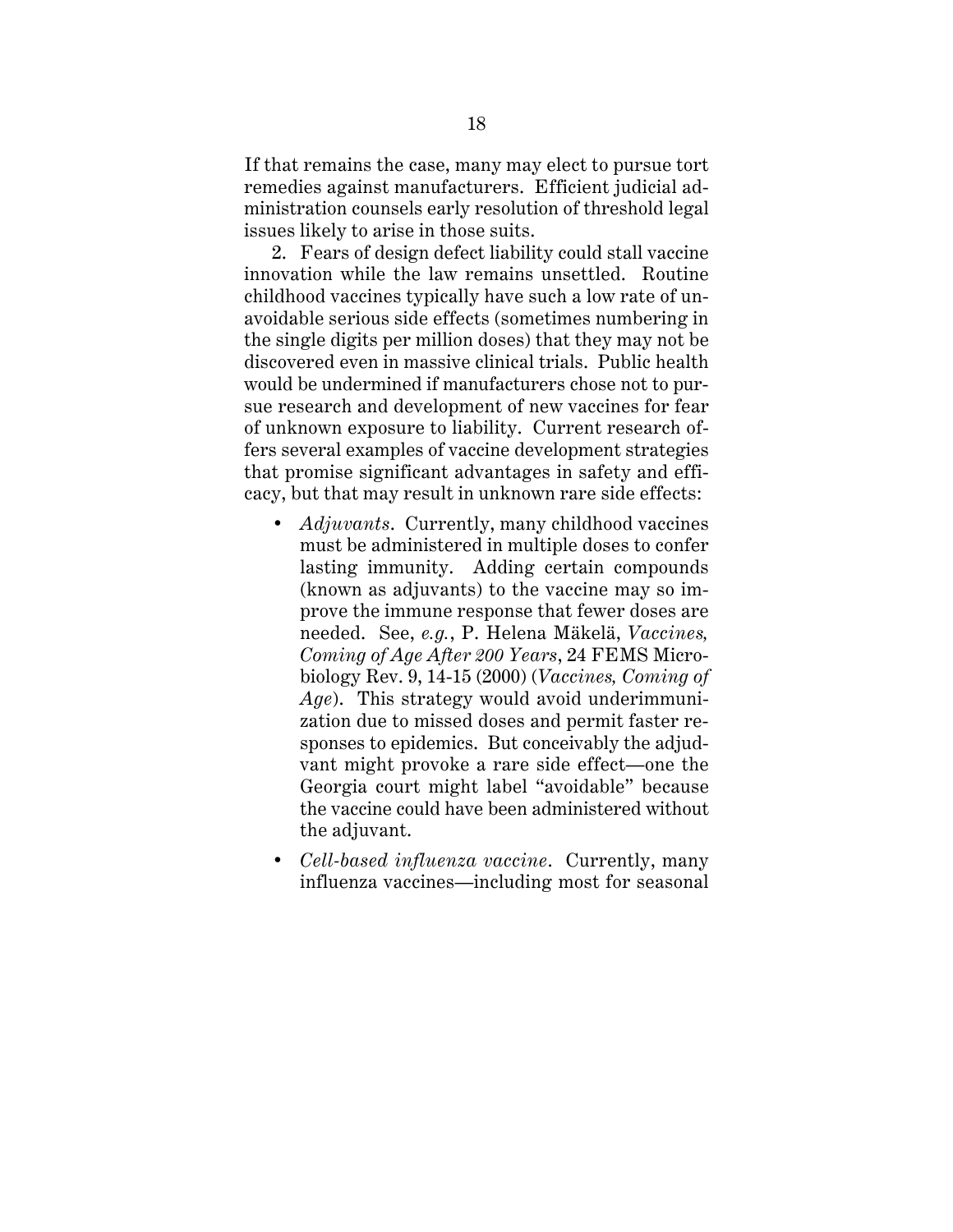influenza—are produced in chicken eggs, a process that takes several months. *Vaccines* 266. Novel and much more rapid cell-based approaches to producing influenza vaccines are under development. See *Ibid.*; Nat'l Inst. of Allergy & Infectious Diseases, Dep't of Health & Human Servs., *The Jordan Report: Accelerated Development of Vaccines 2007*, App. A at 132 (May 2007). The ability to begin production closer to the flu season would improve the accuracy of predicting which strains will be dominant in a given year, and would allow manufacturers to respond to late-appearing strains. See Manon M.J. Cox, *Cell-Based Protein Vaccines for Influenza*, 7 Current Opinion in Molecular Therapeutics 24, 24-26 (2005). Faster production would also allow swifter response to pandemic flu outbreaks. See *id.* at 26; Homeland Sec. Council, *National Strategy for Pandemic Influenza: Implementation Plan* 105 n.16 (May 2006). But as with any new technique, cell-based approaches to producing vaccines could have side effects—and the Georgia court could label these side effects "avoidable" because the vaccines could instead have been produced using chicken eggs.

• *DNA vaccines*. Most vaccines work by introducing a harmless substance (such as a partial or inactivated virus or toxin) that teaches the body to recognize the molecular characteristics of a pathogen, so that the immune system will react swiftly in response to a true threat. See CDC, Dep't of Health & Human Servs., *How Vaccines Prevent Disease* (last modified Aug. 7, 2009) <http://www.cdc.gov/vaccines/vac-gen/howvpd.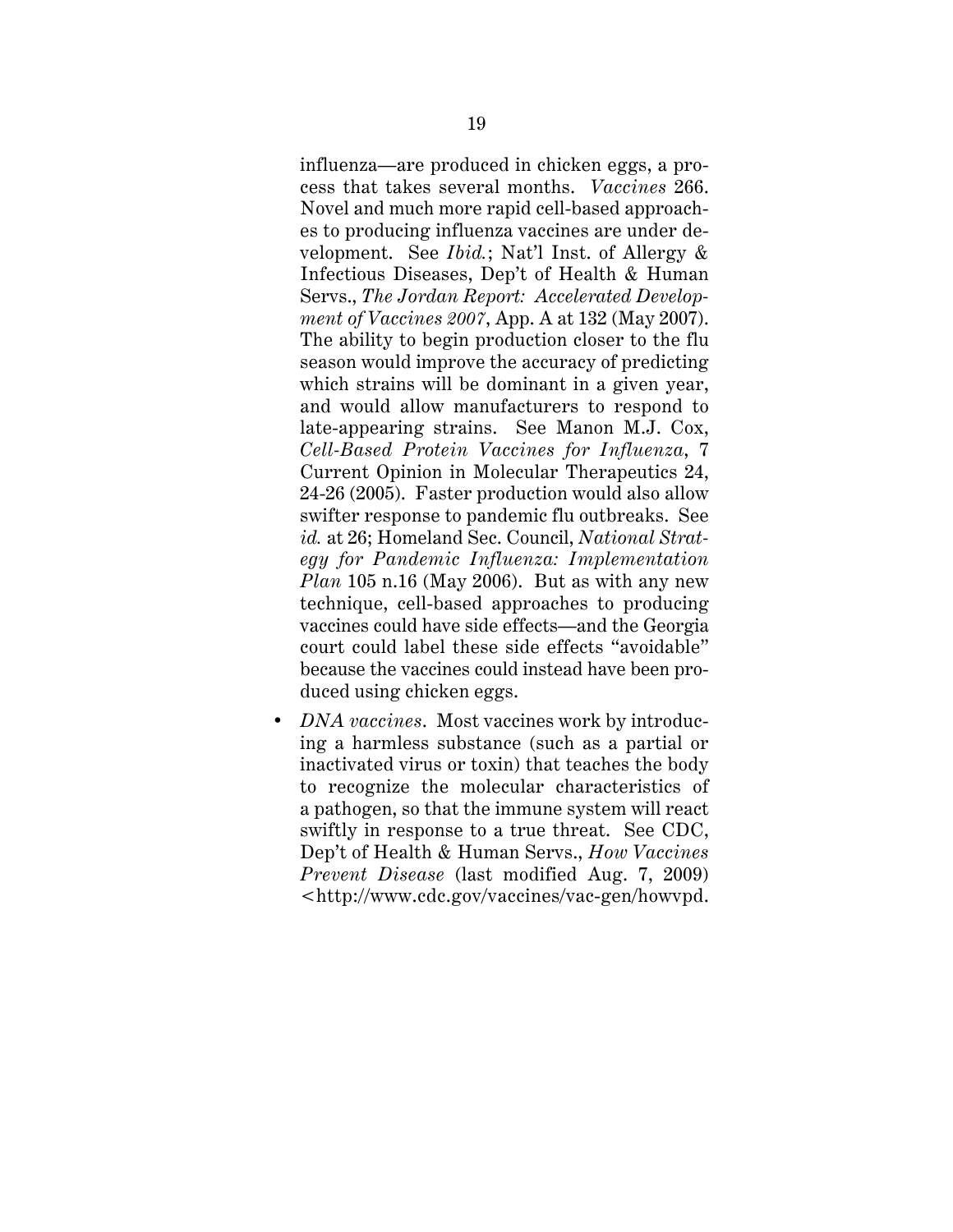htm>. DNA vaccines operate by introducing DNA sequences that prompt the body itself to make a small amount of the teaching substance. See *Vaccines, Coming of Age* 15-16. The technique promises new vaccines and more effective versions of existing vaccines. See *Jordan Report* App. A (listing DNA vaccines under development). But any side effects could be "avoidable" on the Georgia court's view if an injured party could point to the older version of the vaccine as an alternative.

3. Withdrawal of a manufacturer from the vaccine market for fear of design defect liability could have substantial public health consequences. As noted above, the Congress that passed the Act was concerned about just such instability and unpredictability in the vaccine market. Congress anticipated that the Act would give manufacturers "a better sense of their potential litigation obligations" and that, as a result, "a more stable childhood vaccine market [would] evolve," *1986 Report* 7. But as amici the American Academy of Pediatrics et al. stress (Br. 19-20), vaccines still are produced by very few manufacturers.

The Georgia court's decision could affect the existing balance. To be sure, predicting what a vaccine manufacturer might do in the future is inherently speculative. Manufacturers' potential liability for cases like this one and *Bruesewitz* lies principally in past events. The DTP vaccine that allegedly caused the *Bruesewitz* plaintiffs' daughter's injuries is no longer administered to children in the United States; similarly, the preservative thimerosal, which allegedly caused respondents' son's injuries, is no longer used in vaccines routinely administered to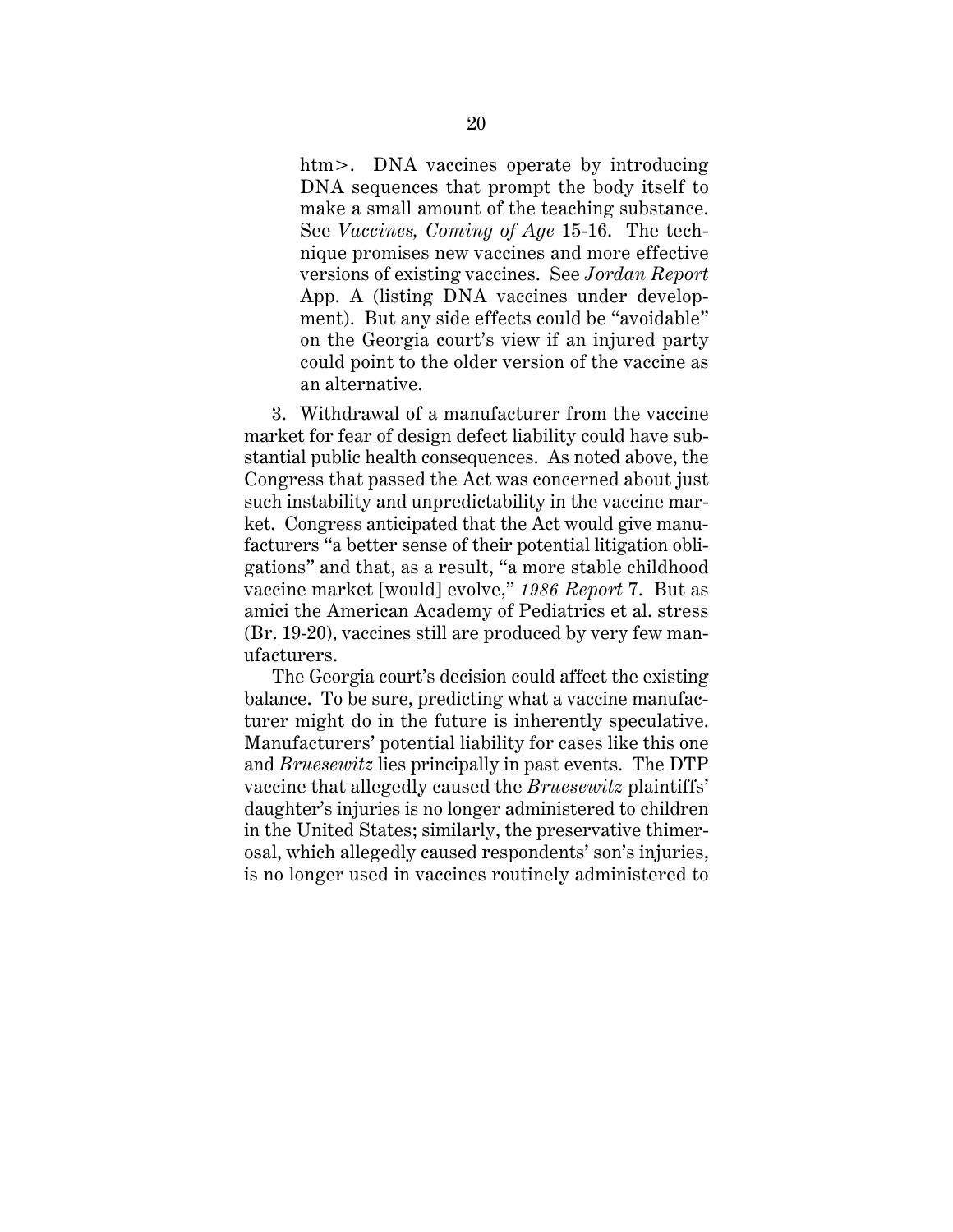infants and young children in the United States. $^7$  But the withdrawal in the future of even one of the handful of manufacturers producing vaccines could lead to a vaccine shortage. That shortage would not only risk disease for those left unvaccinated, but create conditions in which disease could run freely throughout the community. That is because vaccines are administered not only to immunize individuals, but also "to reduce transmission of infection and thereby to prevent disease even in non-vaccinated individuals, thus to protect communities." *Vaccines* 1573.<sup>8</sup>

## **III.** *BRUESEWITZ* **IS THE APPROPRIATE VEHICLE FOR RESOLUTION OF THE QUESTION PRESENTED**

Respondents' voluntary dismissal in state court raises a substantial question concerning mootness that did not exist when this Court called for this Office's views. See Resp. Supp. Br. 1-2; Pet. Supp. Br. 3-5. Petitioners are correct that the Court has occasionally found a case to remain live notwithstanding post-petition developments that seemingly ended the controversy be-

<sup>7</sup> The exceptions to this are certain influenza vaccines preserved with thimerosal, and certain other vaccines containing trace amounts of thimerosal. See FDA, Dep't of Health & Human Servs., *Thimerosal in Vaccines* tbl. 1 (last modified Nov. 6, 2009) <http://www. fda.gov/BiologicsBloodVaccines/SafetyAvailability/VaccineSafety/ ucm096228.htm>.

<sup>8</sup> Congress and the Secretary have demonstrated a similar concern in responding to threats like the H1N1 influenza pandemic. See 42 U.S.C. 247d-6d (added by Public Readiness and Emergency Preparedness Act, Pub. L. No. 109-146, Div. C, § 2, 119 Stat. 2818) (barring liability for designated vaccines and other countermeasures, except for cases of "willful misconduct"); 74 Fed. Reg. 30,294 (2009) (designating H1N1 vaccines—which, unlike the trivalent seasonal influenza vaccine, are not subject to the Vaccine Act—for such protection).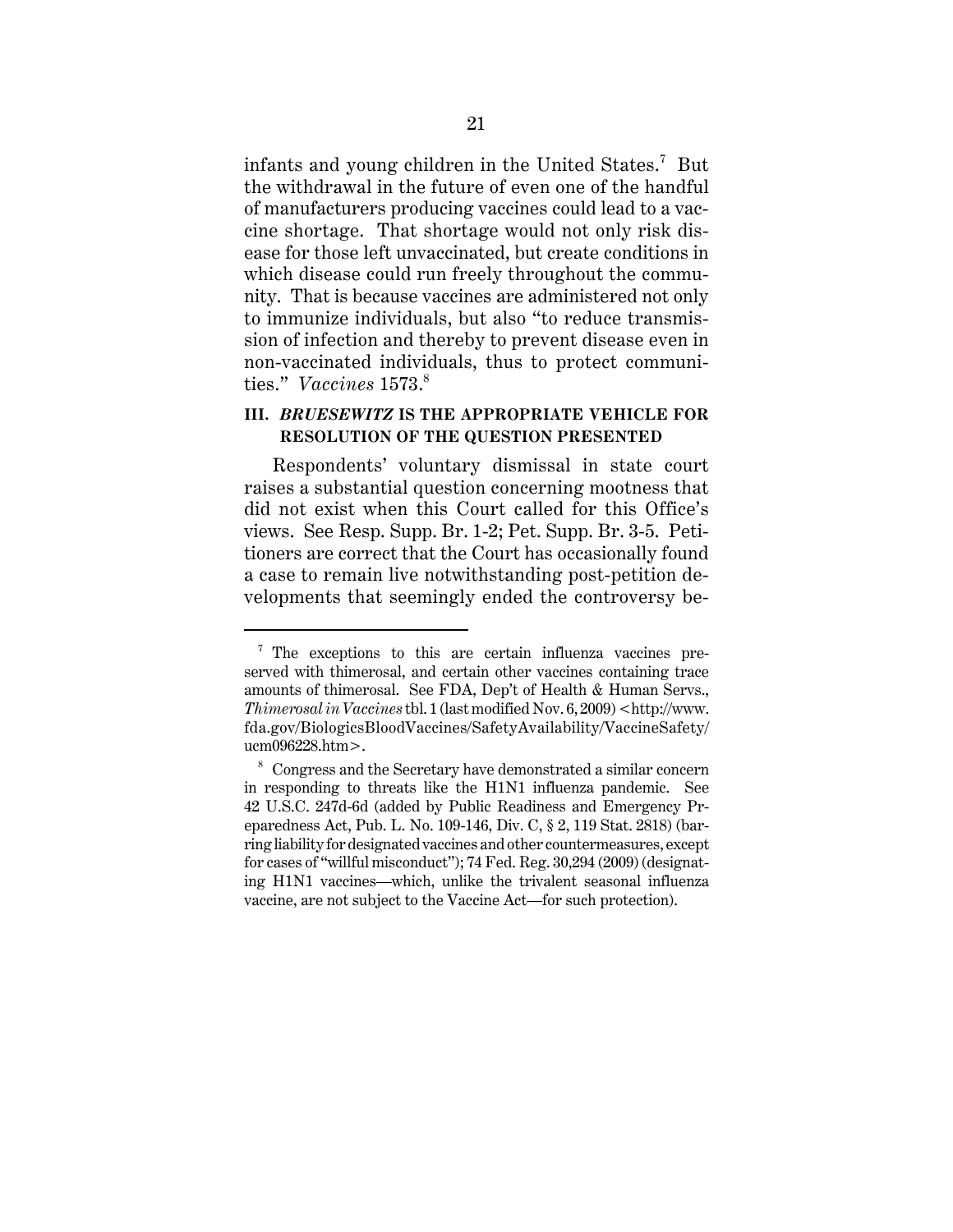tween the parties. But none of the cases the parties cite from this Court's mootness jurisprudence squarely addresses the precise situation here. See *City News & Novelty, Inc.* v. *City of Waukesha*, 531 U.S. 278, 282-286 (2001); *City of Erie* v. *Pap's A.M.*, 529 U.S. 277, 288 (2000); *Deakins* v. *Monaghan*, 484 U.S. 193, 199-201 (1988). And no party suggests the threshold mootness question is independently certworthy.

Because *Bruesewitz* is a suitable alternative vehicle, the Court can address the important legal question here while avoiding the mootness issue. *Bruesewitz* appears jurisdictionally sound, $^9$  and the questions presented in that case and this one are materially identical. The claims in *Bruesewitz* (which involve administration of a particular DTP vaccine) are not representative of the claims in the OAP (which involve administration of MMR and thimerosal-containing vaccines), but that difference is legally immaterial. Organizations aligned with OAP claimants would likely present their views as

<sup>9</sup> The *Bruesewitz* plaintiffs challenged the defendant manufacturer's removal of the case to federal court on diversity of citizenship grounds, asserting that all parties were Pennsylvania citizens. Applying the Third Circuit's multi-factor "center of corporate activities" test to decide the manufacturer's "principal place of business," the district court concluded that the manufacturer was a citizen of New Jersey (and Delaware, where it is incorporated), and thus diverse. *Bruesewitz* v. *Wyeth, Inc.*, No. 05-5994, Docket entry No. 13 (E.D. Pa. Mar. 27, 2006).

This Court's decision in *Hertz Corp.* v. *Friend*, No. 08-1107 (argued Nov. 10, 2009)—which concerns the test for deciding a corporation's "principal place of business" under 28 U.S.C. 1332(c)(1)—is unlikely to nullify the district court's jurisdiction in *Bruesewitz*. The manufacturer (whose executive offices are in New Jersey) would certainly be a citizen of New Jersey under the *Hertz* petitioner's proposed "headquarters" test, and likely would also be a citizen of that State under the *Hertz* respondent's proposed multi-factor test.